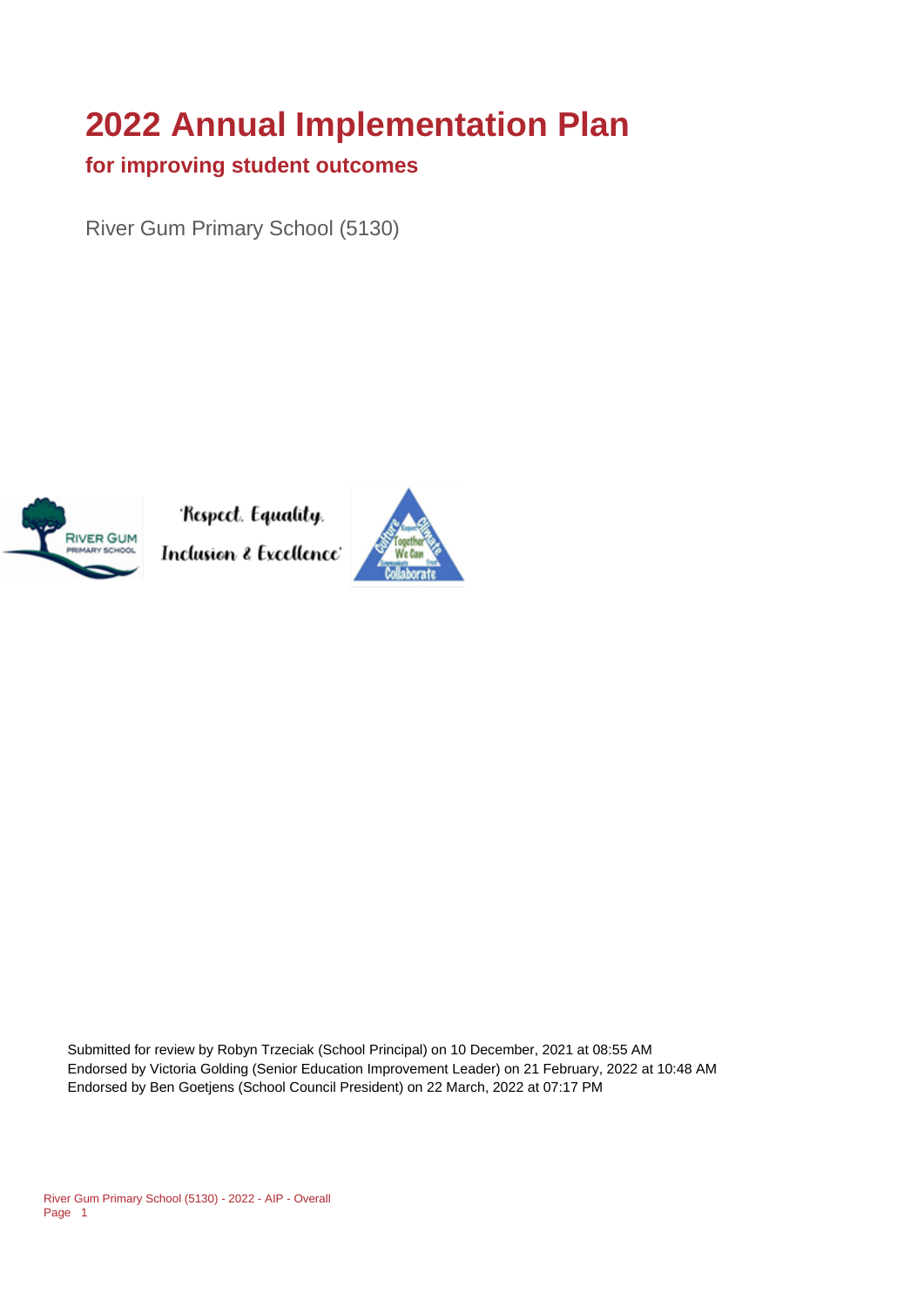## **Self-evaluation Summary - 2022**

|                                           | <b>FISO 2.0 Dimensions</b>                                                                                                                                                                                                       | <b>Self-evaluation Level</b> |
|-------------------------------------------|----------------------------------------------------------------------------------------------------------------------------------------------------------------------------------------------------------------------------------|------------------------------|
| <b>Teaching</b><br>and<br><b>Learning</b> | Documented teaching and learning program based on the Victorian<br>Curriculum and senior secondary pathways, incorporating extra-<br>curricula programs                                                                          |                              |
|                                           | Use of common and subject-specific high impact teaching and<br>learning strategies as part of a shared and responsive teaching and<br>learning model implemented through positive and supportive student-<br>staff relationships | Embedding                    |

| <b>Assessment</b> | Systematic use of assessment strategies and measurement practices<br>to obtain and provide feedback on student learning growth, attainment<br>and wellbeing capabilities | Evolving |
|-------------------|--------------------------------------------------------------------------------------------------------------------------------------------------------------------------|----------|
|                   | Systematic use of data and evidence to drive the prioritisation,<br>development, and implementation of actions in schools and<br>classrooms.                             |          |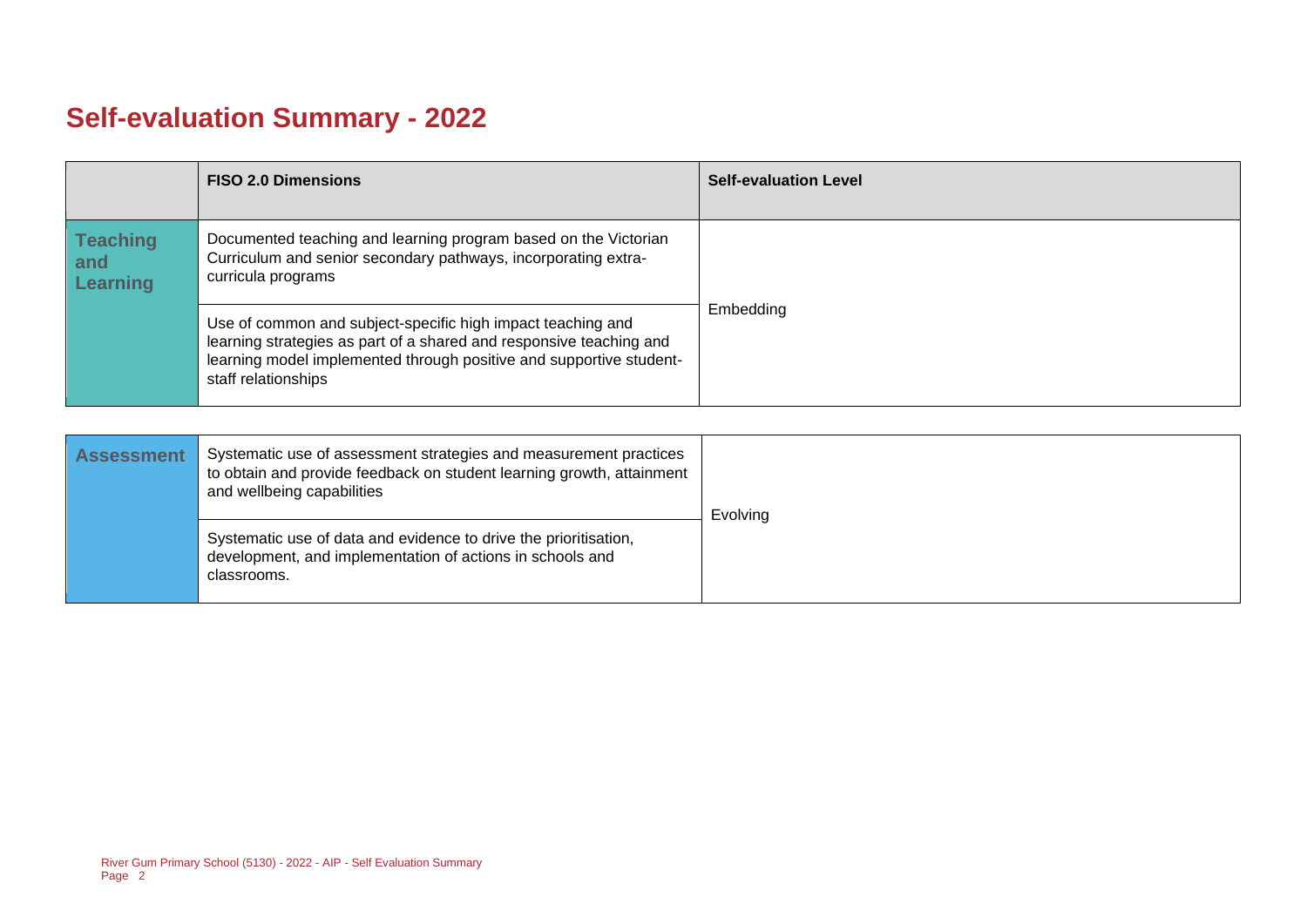| Leadership | The strategic direction and deployment of resources to create and<br>reflect shared goals and values; high expectations; and a positive,<br>safe and orderly learning environment | Embedding |
|------------|-----------------------------------------------------------------------------------------------------------------------------------------------------------------------------------|-----------|
|            | Shared development of a culture of respect and collaboration with<br>positive and supportive relationships between students and staff at the<br>core                              |           |

| <b>Engagement</b> | Activation of student voice and agency, including in leadership and<br>learning, to strengthen students' participation and engagement in<br>school                                    | Evolving |
|-------------------|---------------------------------------------------------------------------------------------------------------------------------------------------------------------------------------|----------|
|                   | Strong relationships and active partnerships between schools and<br>families/carers, communities, and organisations to strengthen<br>students' participation and engagement in school |          |

| <b>Support</b> | Responsive, tiered and contextualised approaches and strong<br>relationships to support student learning, wellbeing and inclusion                                         |           |
|----------------|---------------------------------------------------------------------------------------------------------------------------------------------------------------------------|-----------|
|                | Effective use of resources and active partnerships with families/carers,<br>specialist providers and community organisations to provide<br>responsive support to students | Embedding |

| Enter your reflective comments | Through the self evaluation we have identified areas for improvement and development in 2022. We recognise the effects of<br>the pandemic during 2021, and they way in which this required us to shift our focus to meet the changing needs of our<br>school community, particularly in the areas of Engagement & Wellbeing. Our year has presented us with many new<br>challenges and we have had to be innovative in our thinking and approaches to learning and wellbeing. Wellbeing home<br>visits and check ins from classroom teachers and leadership and the redistribution of Foodbank resources were important<br>pulse checks for tracking families through out the year. We were once more flexible in our delivery of remote learning and |
|--------------------------------|-------------------------------------------------------------------------------------------------------------------------------------------------------------------------------------------------------------------------------------------------------------------------------------------------------------------------------------------------------------------------------------------------------------------------------------------------------------------------------------------------------------------------------------------------------------------------------------------------------------------------------------------------------------------------------------------------------------------------------------------------------|
|                                | further adapted our teaching approaches to digital platforms based on feedback, while ensuring that all students had access                                                                                                                                                                                                                                                                                                                                                                                                                                                                                                                                                                                                                           |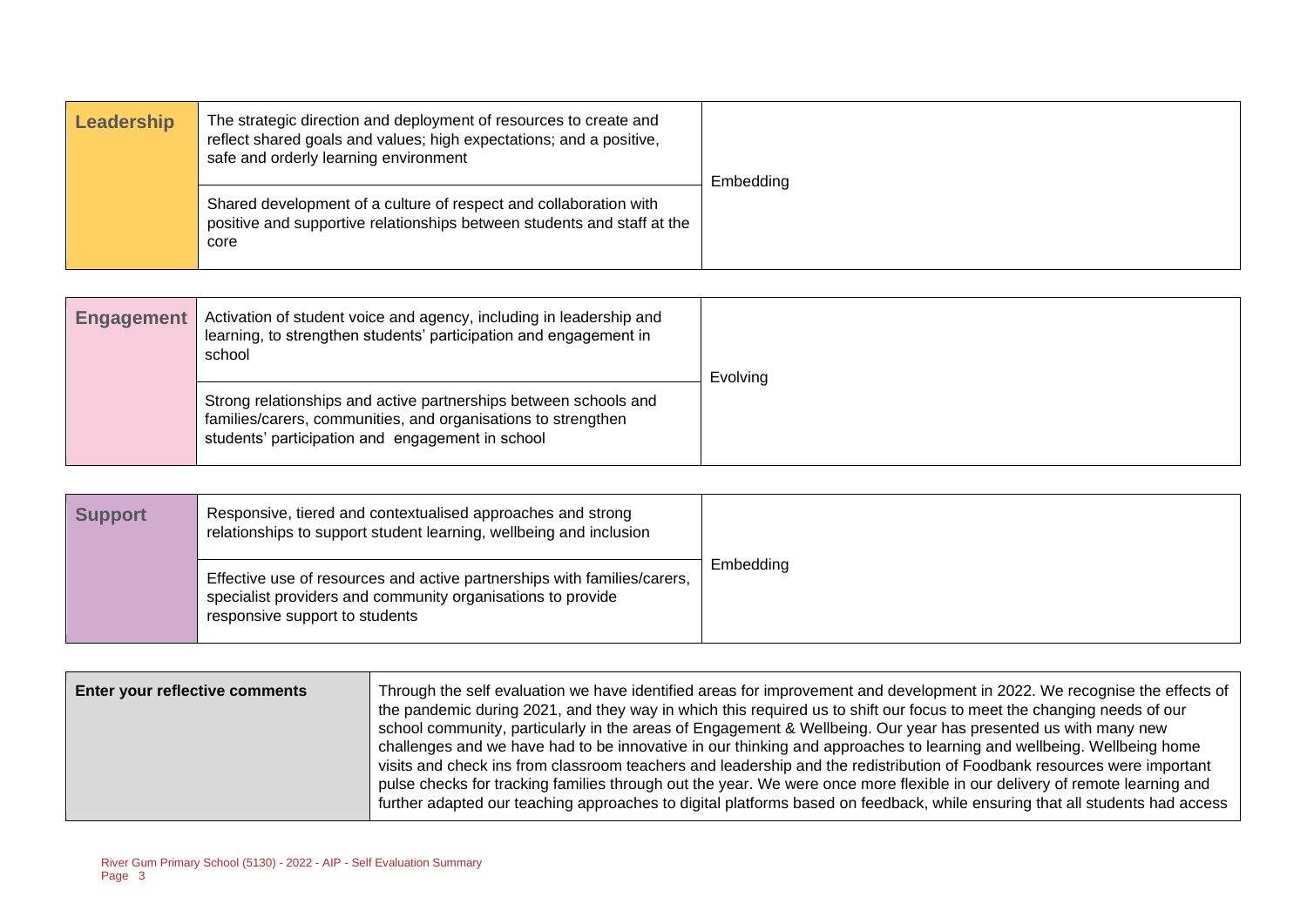|                                  | to devices while at home. This year has also seen us continue to develop our use of the Improvement Cycle in our PLCs<br>strongly linked to teacher professional learning. Despite remote learning we are embedding a learning culture built on trust,<br>where teachers value collaboration and the use of evidence based research to inform their teaching. PLCs drive our school<br>improvement agenda, with an emphasis placed on effective teaching strategies and reflection on their application through<br>the improvement cycle drawing upon coaching, student formative feed back and micro data tools to inform team discussion.<br>The work of 2021 has provided us with clear next steps and actions to move forwards into 2022.                                                                                                                                                                                                                                                                                                                                                                                                                                                                                  |
|----------------------------------|--------------------------------------------------------------------------------------------------------------------------------------------------------------------------------------------------------------------------------------------------------------------------------------------------------------------------------------------------------------------------------------------------------------------------------------------------------------------------------------------------------------------------------------------------------------------------------------------------------------------------------------------------------------------------------------------------------------------------------------------------------------------------------------------------------------------------------------------------------------------------------------------------------------------------------------------------------------------------------------------------------------------------------------------------------------------------------------------------------------------------------------------------------------------------------------------------------------------------------|
| <b>Considerations for 2022</b>   | The Wellbeing Team will introduce a Scope and Sequence for RR developed by the Wellbeing Learning Specialist, as we<br>transition from Resilience Project to RR as our primary SEL. 2022, will see us introduce a Behavior Framework linked to the<br>values, with a clearly developed hierarchy of consequences for students. A restorative approach will be adopted, with<br>exploration for relevant staff training for 2022. There will targeted effort to re engage all students and families to ensure our<br>attendance data tracks upwards. Staff Wellbeing will be a focus as well.<br>The English team will facilitate the implementation of the English Explicit Teaching Scope and Sequence in 2022. This<br>approach focuses on high expectations for students in achieving reading comprehension, using the elements of the<br>Scarborough Reading Rope providing a structure within the text study units for each year level.<br>Our PLC will continue to build on our culture of reflection through the implementation of the RGPS Instructional Coaching<br>model. Teachers will engage in two coaching cycles in 2022 with a learning specialist or leading teacher, using The Impact<br>Cycle (Jim Knight). |
| Documents that support this plan |                                                                                                                                                                                                                                                                                                                                                                                                                                                                                                                                                                                                                                                                                                                                                                                                                                                                                                                                                                                                                                                                                                                                                                                                                                |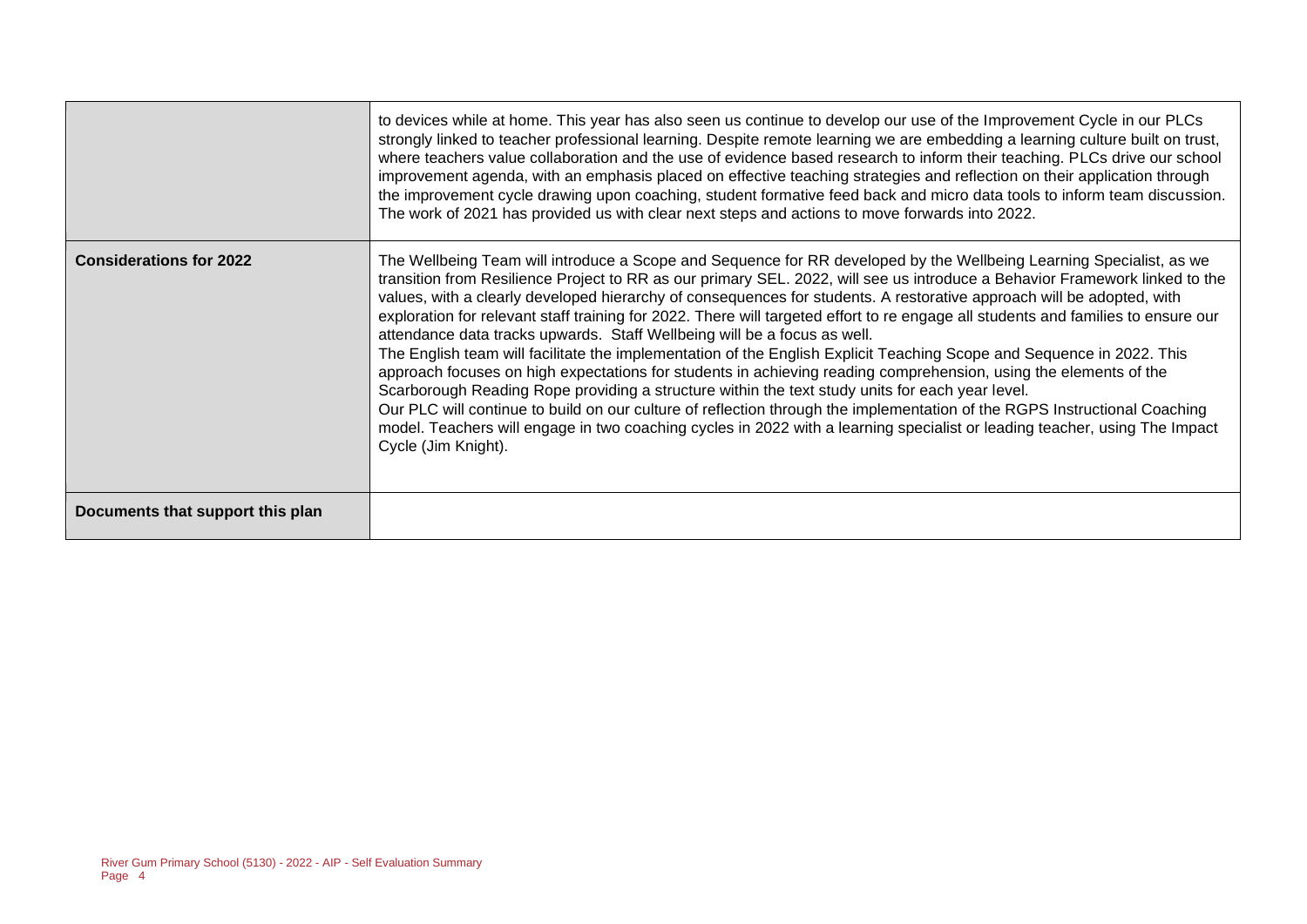### **SSP Goals Targets and KIS**

| Goal 1                                                         | <b>2022 Priorities Goal</b><br><br><br>Some of our students have thrived in the remote learning environment, others have maintained their learning progress,<br>and some need extra learning and wellbeing support despite the best efforts of their teachers and families. In 2022 we will<br>continue to focus on student learning - with an increased focus on numeracy - and student wellbeing through the 2022<br>Priorities Goal, a learning Key Improvement Strategy and a wellbeing Key Improvement Strategy. We will teach and<br>support each student at their point of need and in line with FISO. |  |  |
|----------------------------------------------------------------|---------------------------------------------------------------------------------------------------------------------------------------------------------------------------------------------------------------------------------------------------------------------------------------------------------------------------------------------------------------------------------------------------------------------------------------------------------------------------------------------------------------------------------------------------------------------------------------------------------------|--|--|
| Target 1.1                                                     | Support for the 2022 Priorities                                                                                                                                                                                                                                                                                                                                                                                                                                                                                                                                                                               |  |  |
| Key Improvement Strategy 1.a<br>Priority 2022 Dimension        | Learning - Support both those who need extra support and those who have thrived to continue to extend their learning,<br>especially in numeracy                                                                                                                                                                                                                                                                                                                                                                                                                                                               |  |  |
| <b>Key Improvement Strategy 1.b</b><br>Priority 2022 Dimension | Wellbeing - Effectively mobilise available resources to support students' wellbeing and mental health, especially the most<br>vulnerable                                                                                                                                                                                                                                                                                                                                                                                                                                                                      |  |  |
| Goal 2                                                         | To improve learning growth for each student in English and Mathematics, with a particular focus upon Reading.                                                                                                                                                                                                                                                                                                                                                                                                                                                                                                 |  |  |
| Target 2.1                                                     | By 2023 Increase the proportion of students (matched cohort, school) meeting benchmark growth or above in<br><b>NAPLAN</b> assessments for:<br>• Reading from 69 per cent to 75 per cent<br>• Writing from 69 per cent to 75 per cent<br>• Numeracy from 81 per cent to at least 85 per cent.                                                                                                                                                                                                                                                                                                                 |  |  |
| <b>Target 2.2</b>                                              | By the end of 2023, increase the match rate between teacher judgements as assessed against the Victorian<br>Curriculum in English Language Modes and Mathematics strands and NAPLAN Year 3 & Year 5 Reading and<br>Number to 70%                                                                                                                                                                                                                                                                                                                                                                              |  |  |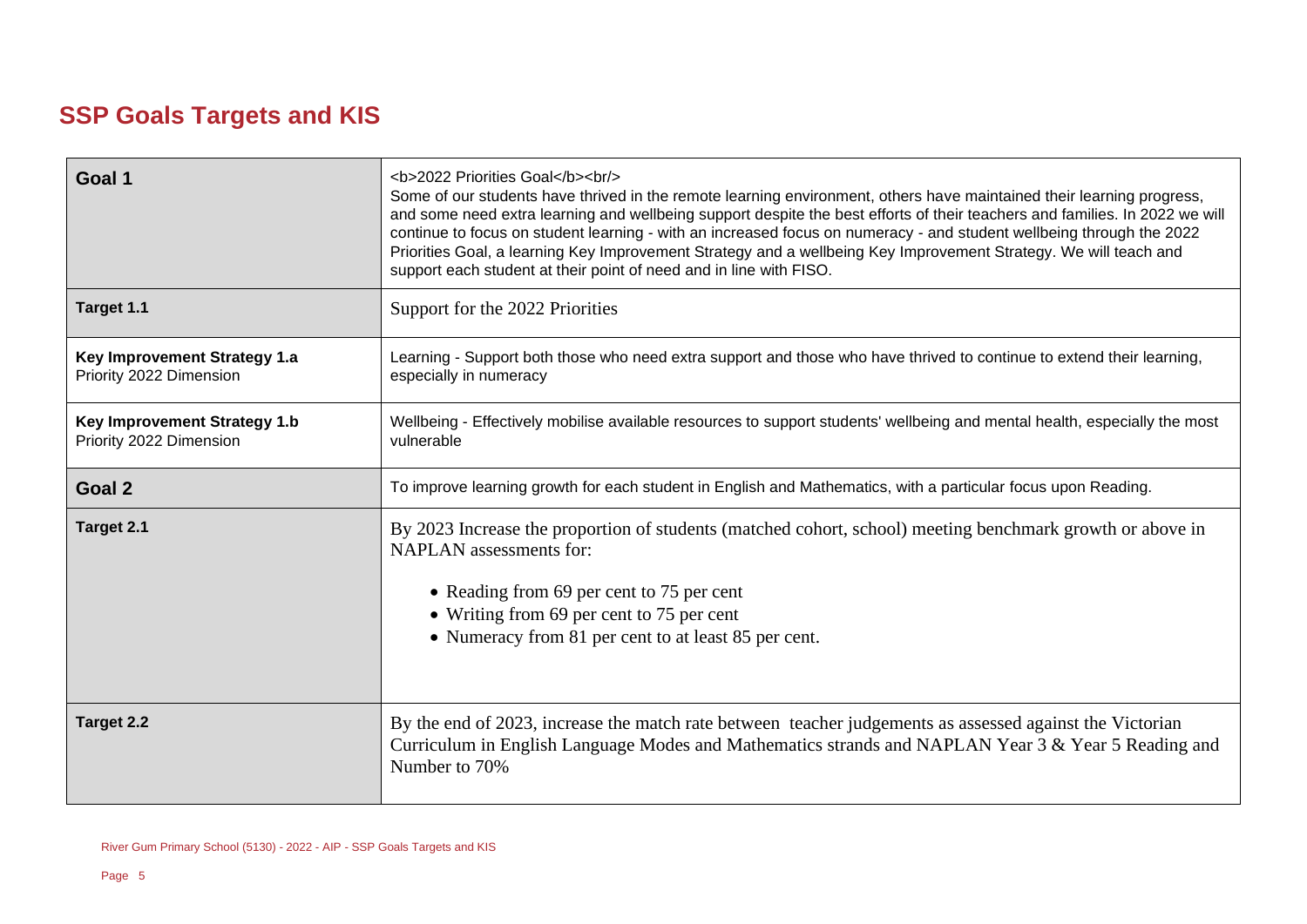| Target 2.3                                                                               | By 2023, triangulated school-based assessment data will demonstrate improved student literacy and numeracy<br>outcomes above 2020 benchmarks                                                                     |
|------------------------------------------------------------------------------------------|------------------------------------------------------------------------------------------------------------------------------------------------------------------------------------------------------------------|
| <b>Key Improvement Strategy 2.a</b><br><b>Building practice excellence</b>               | Embed a consistently applied instructional model across the school                                                                                                                                               |
| <b>Key Improvement Strategy 2.b</b><br>Evidence-based high-impact teaching<br>strategies | Build staff capability to challenge students at their point of leaning need                                                                                                                                      |
| <b>Key Improvement Strategy 2.c</b><br>Evaluating impact on learning                     | Embed a culture of student and staff feedback                                                                                                                                                                    |
| Goal 3                                                                                   | To improve student voice, learner agency and leadership.                                                                                                                                                         |
| Target 3.1                                                                               | By 2023 the proportion of Years 4–6 students' positive endorsement of the Attitudes to School Survey factor<br>Student voice and agency will be at or above 90 per cent, averaged over four years (84% in 2019). |
| Target 3.2                                                                               | By 2023, School-based F-Year 6 student-staff surveys, and student led surveys will demonstrate improved<br>engagement in learning, to be above 2020 benchmarks.                                                  |
| Target 3.3                                                                               |                                                                                                                                                                                                                  |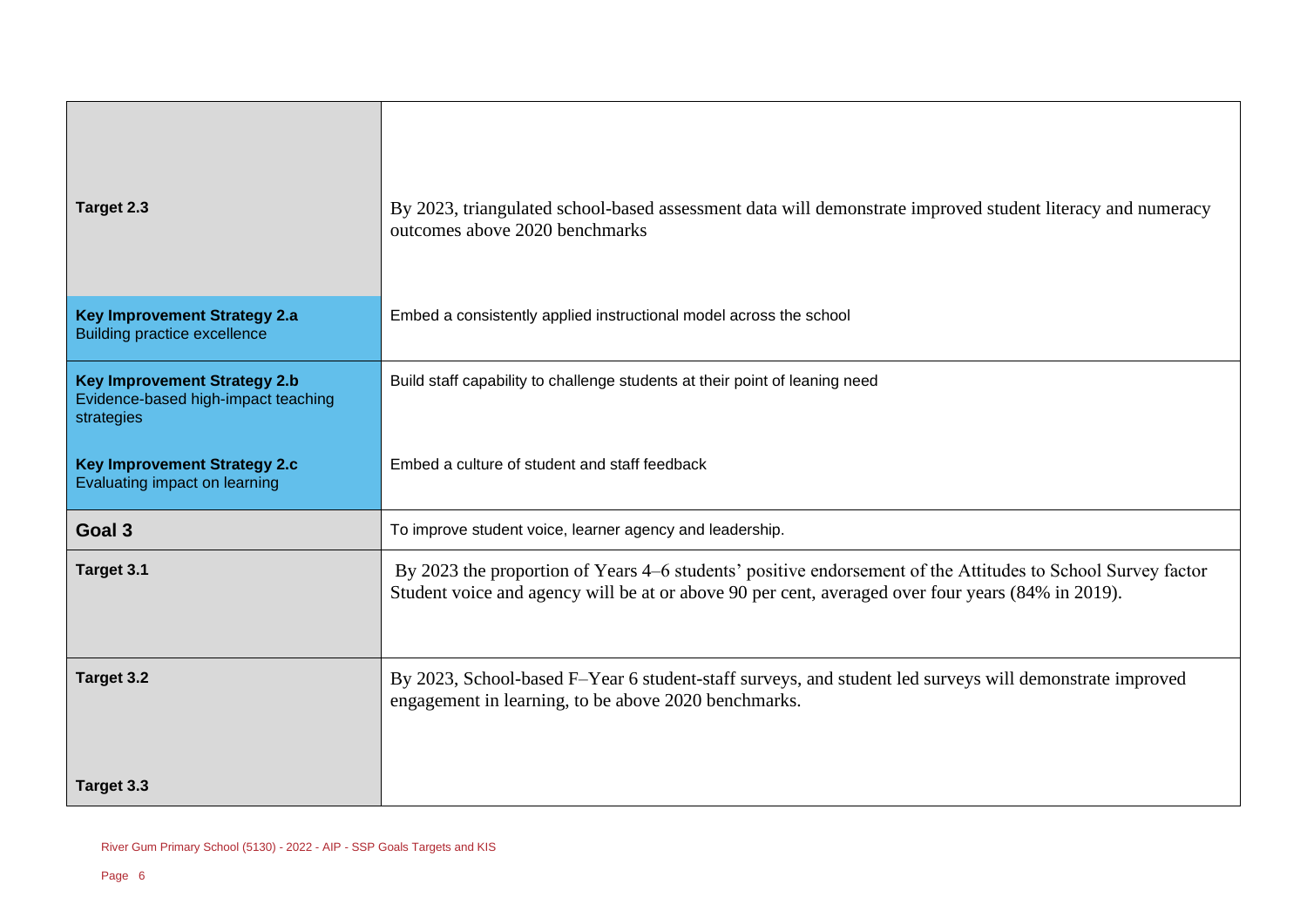|                                                                                         | By 2023 the Staff Opinion survey will improve Trust in students and parents from 71% to 85%                                                                                                                                                                                          |  |
|-----------------------------------------------------------------------------------------|--------------------------------------------------------------------------------------------------------------------------------------------------------------------------------------------------------------------------------------------------------------------------------------|--|
| <b>Key Improvement Strategy 3.a</b><br>Empowering students and building school<br>pride | Enhance opportunities for student leadership development across the school                                                                                                                                                                                                           |  |
| <b>Key Improvement Strategy 3.b</b><br>Intellectual engagement and self-<br>awareness   | Build student and staff capacity to co-develop learning goals, success criteria, and to monitor learning growth, report upon<br>achievements and identify next steps                                                                                                                 |  |
| <b>Key Improvement Strategy 3.c</b><br>Global citizenship                               | Identify local community and global opportunities for students to scope and engage in project and authentic learning<br>challenges                                                                                                                                                   |  |
| Goal 4                                                                                  | To improve the social, emotional, physical health and wellbeing of students.                                                                                                                                                                                                         |  |
| Target 4.1                                                                              | By 2023 reduce the gender differential in the Years 4–6 Attitudes to School Survey for the Domains of<br>• Managing bullying to comparable levels of at or above 90 per cent (89% in 2019)<br>• Experiencing bullying to comparable levels of at or below 10 per cent (19% in 2019). |  |
| Target 4.2                                                                              | School-based surveys/focus groups will show progressive increases over 2020 benchmarks for identified<br>factors such as growth mindset, positive attitudes, psychological and physical wellbeing of students.                                                                       |  |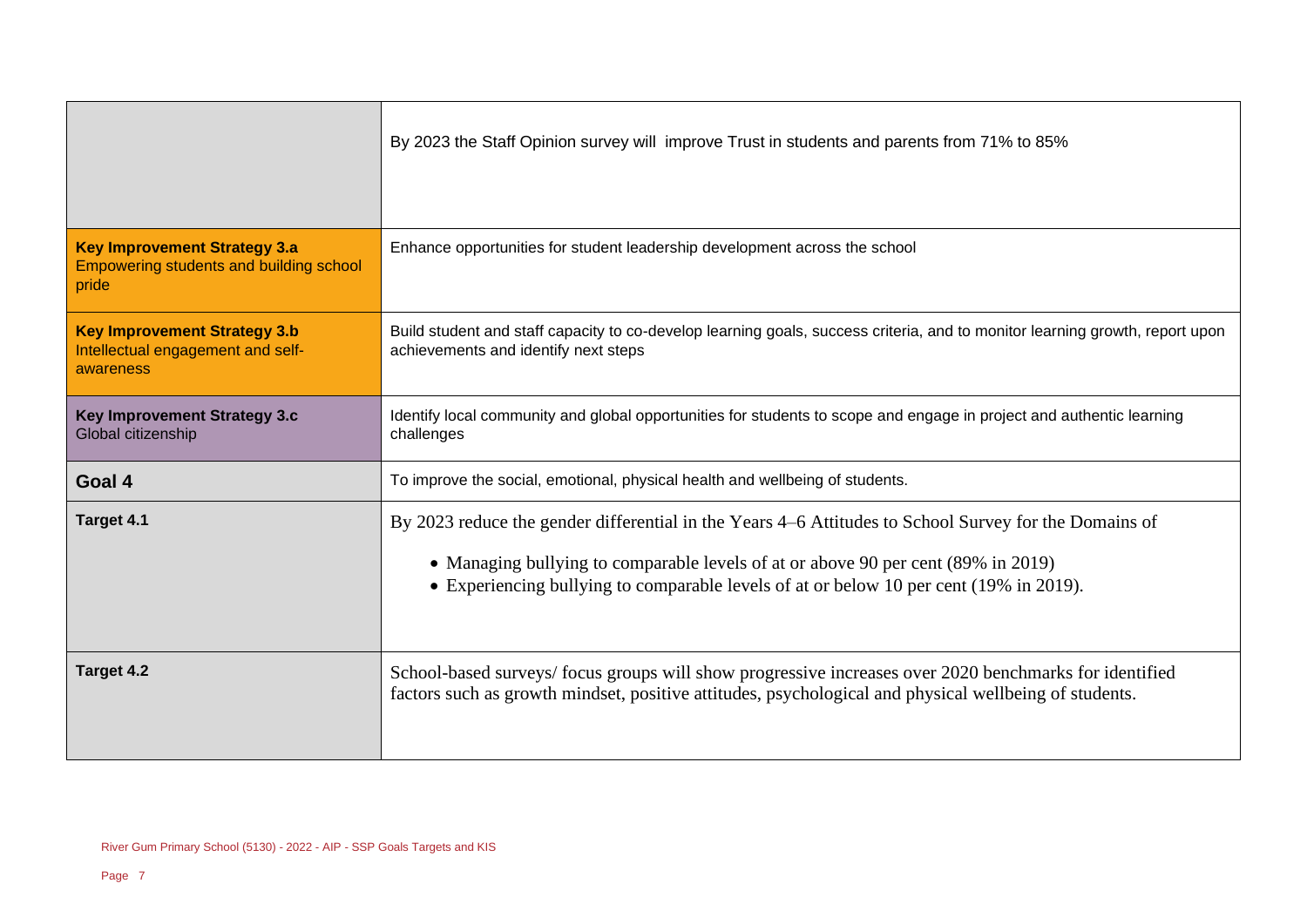| Target 4.3                                                                             | By 2023, reduce the average days accountable absence for F-Year 2 students from 17.9 (2018) to 14.5 days.                                                                                                                  |  |
|----------------------------------------------------------------------------------------|----------------------------------------------------------------------------------------------------------------------------------------------------------------------------------------------------------------------------|--|
| <b>Key Improvement Strategy 4.a</b><br><b>Health and wellbeing</b>                     | Embed explicit development of social emotional learning capabilities across the curriculum.                                                                                                                                |  |
| <b>Key Improvement Strategy 4.b</b><br>Setting expectations and promoting<br>inclusion | Implement a whole school health and wellbeing framework inclusive of existing approaches (such as Respectful<br>Relationships), and strengthened positive behaviours (such as the School Wide Positive Behaviour Support). |  |
| <b>Key Improvement Strategy 4.c</b><br>Setting expectations and promoting<br>inclusion | Collaborate with parents/carers to implement a shared approach in support of student inclusion, engagement and<br>wellbeing.                                                                                               |  |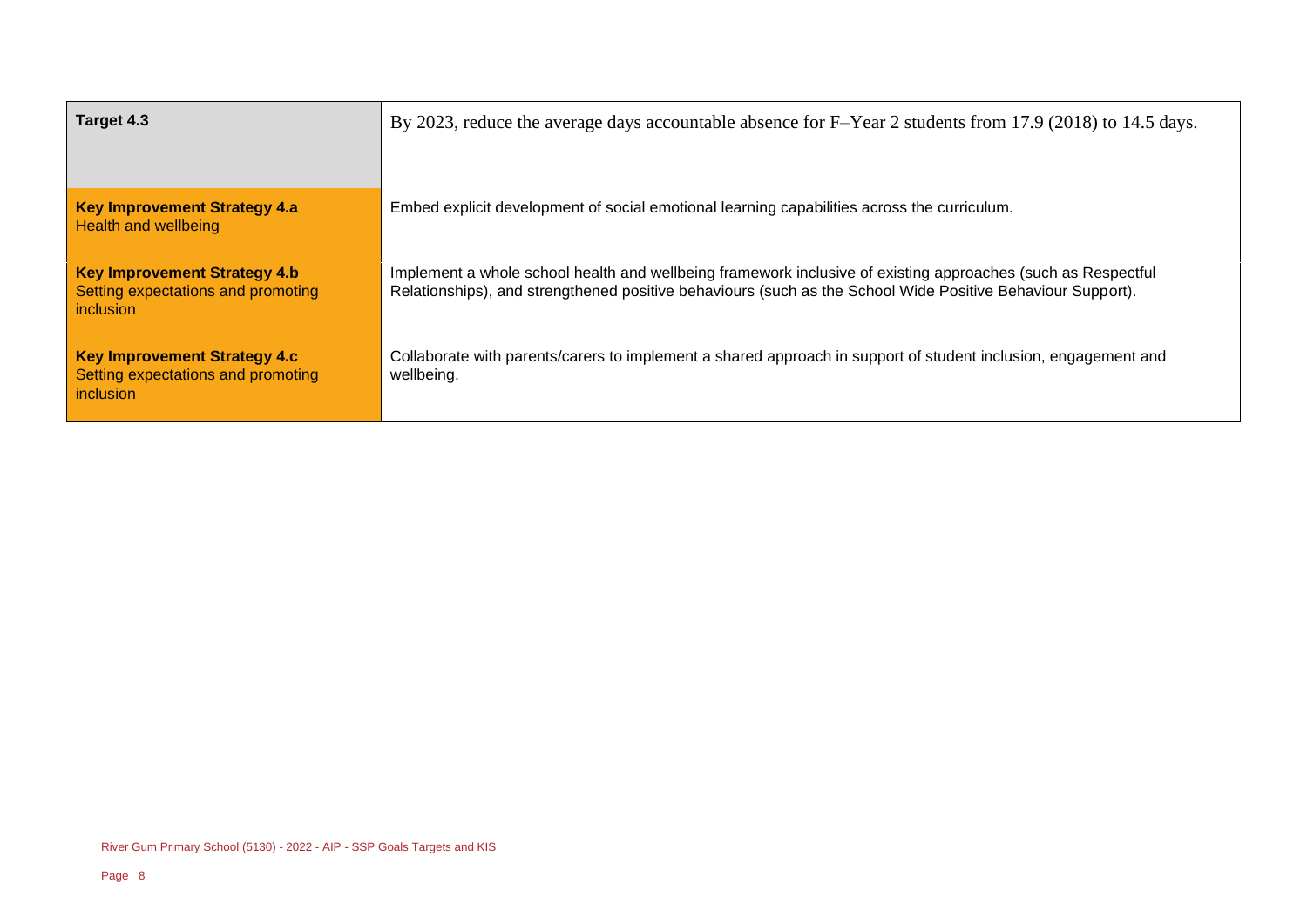### **Select Annual Goals and KIS**

| <b>Four Year Strategic Goals</b>                                                                                                                                                              | Is this<br>selected for<br>focus this<br>year? | <b>Four Year Strategic Targets</b> | 12 month target<br>The 12 month target is an incremental step<br>towards meeting the 4-year target, using the<br>same data set.                                                                                                                                                                                                                                                                                                                                                                                                                                                                                                                                                                                                                                                                               |
|-----------------------------------------------------------------------------------------------------------------------------------------------------------------------------------------------|------------------------------------------------|------------------------------------|---------------------------------------------------------------------------------------------------------------------------------------------------------------------------------------------------------------------------------------------------------------------------------------------------------------------------------------------------------------------------------------------------------------------------------------------------------------------------------------------------------------------------------------------------------------------------------------------------------------------------------------------------------------------------------------------------------------------------------------------------------------------------------------------------------------|
| <b>2022 Priorities Goal</b><br><br><br>Some of our students have thrived in<br>the remote learning environment,<br>others have maintained their learning<br>progress, and some need extra<br> | <b>Yes</b>                                     | Support for the 2022 Priorities    | Learning Reading Targets:<br>1. Year 6 - 16 students in the top 2 bands<br>as assessed at the end of the year using<br>the DAL reading assessment.<br>2. Increase from 10% (2021) to >24%<br>(approx 20 students) in the top 2 bands<br>on Naplan. (assessed again at the end of<br>year on DAL)<br>3. Year 4 - 25 Students in the top 2 bands<br>as assessed at the end of the year using<br>the DAL reading assessment.<br>4. Year 3 - Increase from 37% (2021) to<br>> 40% of students in the top 2 bands on<br>Naplan.<br>5. Year 2 - > 33% of students above core<br>support as assessed on the Dibels<br>composite score at end of year.<br>6. Year 1 - > 37% of students above core<br>support as assessed on the Dibels<br>composite score at end of year.<br>7. Foundation - > 15% of students above |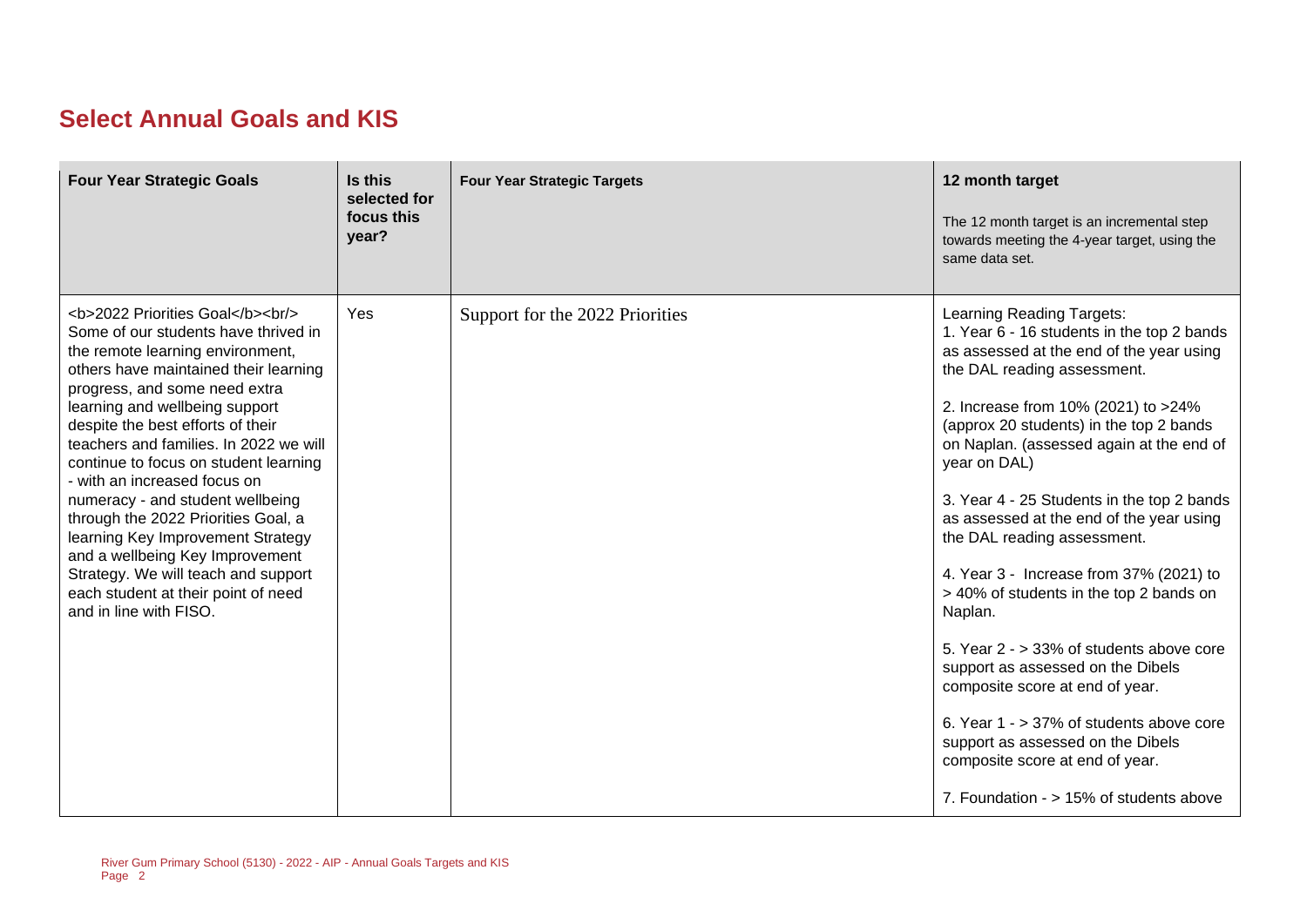|                                                                                                                     |    |                                                                                                                                                                                                                                                                                                                                                                                                                                                                                                                                  | core support as assessed on the Dibels<br>composite score at end of year.<br><b>Wellbeing Targets:</b><br>1. Improve emotional and relational<br>engagement from 77% to 82%<br>2. Proportion of students with less than<br>20 absent days to be 80%<br>3. Sense of confidence has improved<br>from 82% to 87% positive<br>4. Experience of bullying has decreased<br>from 18% saying they have been bullied<br>to 13% |
|---------------------------------------------------------------------------------------------------------------------|----|----------------------------------------------------------------------------------------------------------------------------------------------------------------------------------------------------------------------------------------------------------------------------------------------------------------------------------------------------------------------------------------------------------------------------------------------------------------------------------------------------------------------------------|-----------------------------------------------------------------------------------------------------------------------------------------------------------------------------------------------------------------------------------------------------------------------------------------------------------------------------------------------------------------------------------------------------------------------|
| To improve learning growth for each<br>student in English and Mathematics,<br>with a particular focus upon Reading. | No | By 2023 Increase the proportion of students (matched cohort,<br>school) meeting benchmark growth or above in NAPLAN<br>assessments for:<br>• Reading from 69 per cent to 75 per cent<br>• Writing from 69 per cent to 75 per cent<br>• Numeracy from 81 per cent to at least 85 per cent.<br>By the end of 2023, increase the match rate between teacher<br>judgements as assessed against the Victorian Curriculum in<br>English Language Modes and Mathematics strands and<br>NAPLAN Year 3 & Year 5 Reading and Number to 70% |                                                                                                                                                                                                                                                                                                                                                                                                                       |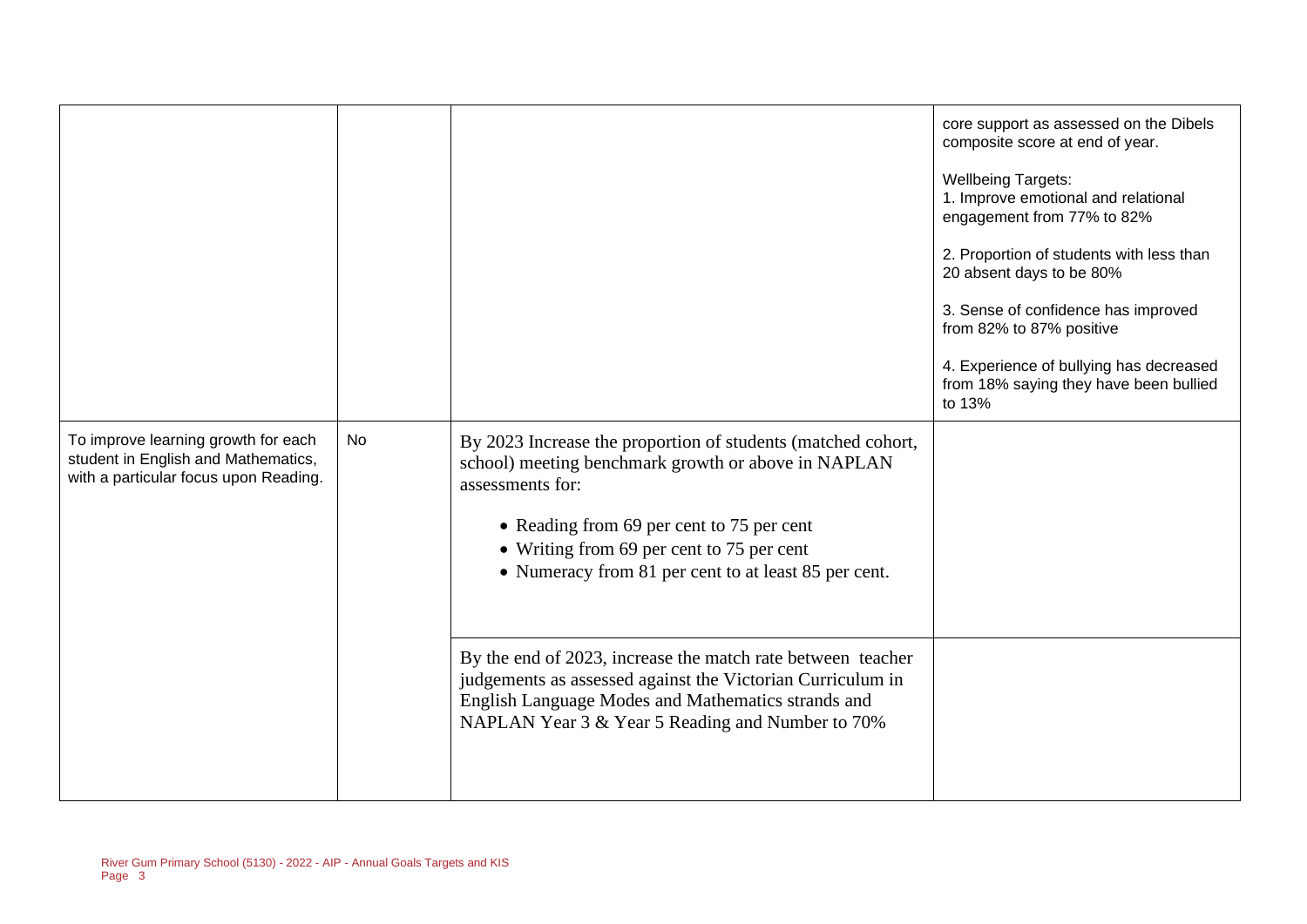|                                                                                    |           | By 2023, triangulated school-based assessment data will<br>demonstrate improved student literacy and numeracy<br>outcomes above 2020 benchmarks                                                                        |  |
|------------------------------------------------------------------------------------|-----------|------------------------------------------------------------------------------------------------------------------------------------------------------------------------------------------------------------------------|--|
| To improve student voice, learner<br>agency and leadership.                        | No        | By 2023 the proportion of Years 4–6 students' positive<br>endorsement of the Attitudes to School Survey factor Student<br>voice and agency will be at or above 90 per cent, averaged<br>over four years (84% in 2019). |  |
|                                                                                    |           | By 2023, School-based F-Year 6 student-staff surveys, and<br>student led surveys will demonstrate improved engagement in<br>learning, to be above 2020 benchmarks.                                                     |  |
|                                                                                    |           | By 2023 the Staff Opinion survey will improve Trust in students<br>and parents from 71% to 85%                                                                                                                         |  |
| To improve the social, emotional,<br>physical health and wellbeing of<br>students. | <b>No</b> | By 2023 reduce the gender differential in the Years 4–6<br>Attitudes to School Survey for the Domains of                                                                                                               |  |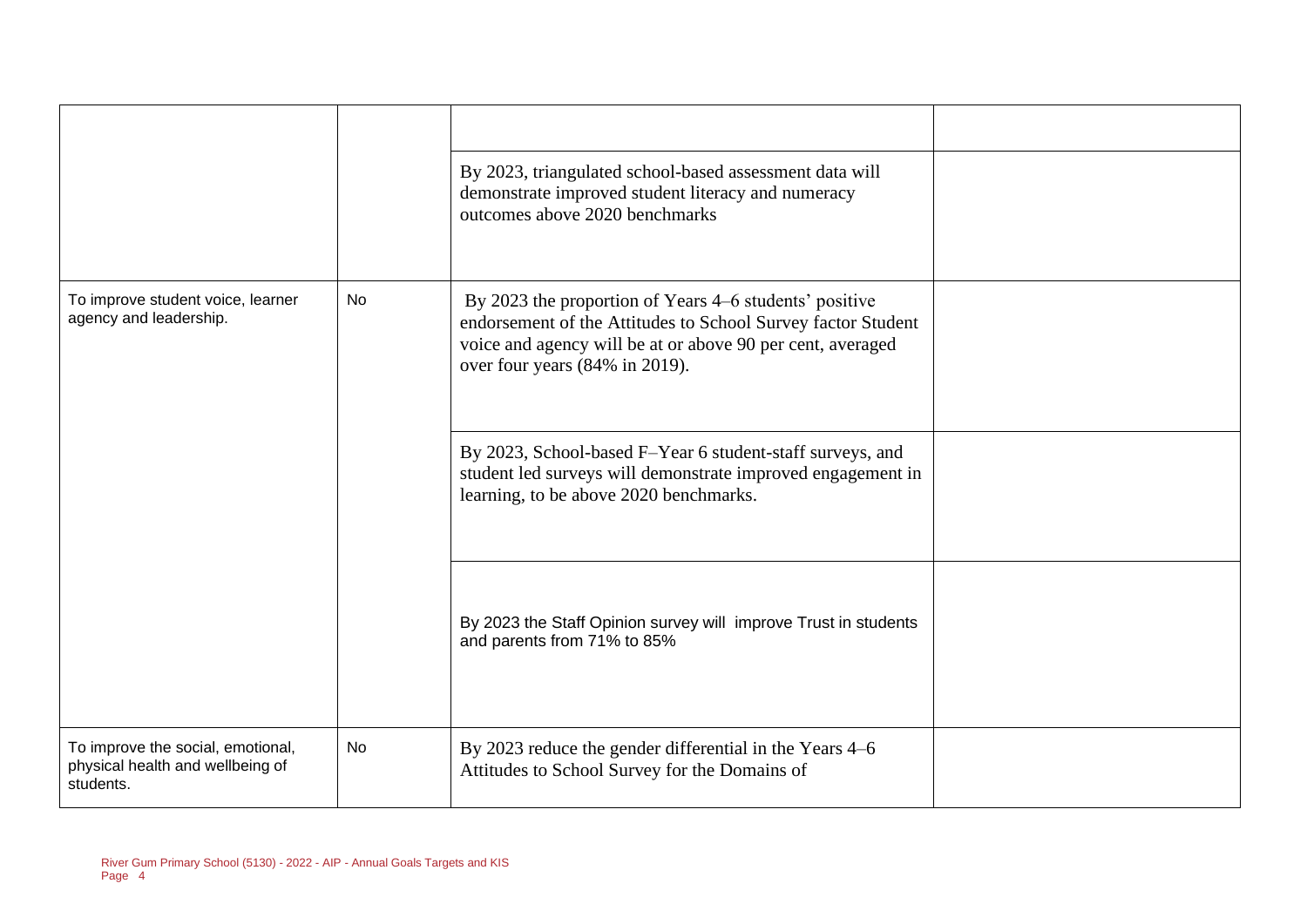|  | • Managing bullying to comparable levels of at or above<br>90 per cent (89% in 2019)<br>• Experiencing bullying to comparable levels of at or<br>below 10 per cent (19% in 2019).                                    |  |
|--|----------------------------------------------------------------------------------------------------------------------------------------------------------------------------------------------------------------------|--|
|  | School-based surveys/focus groups will show progressive<br>increases over 2020 benchmarks for identified factors such as<br>growth mindset, positive attitudes, psychological and physical<br>wellbeing of students. |  |
|  | By 2023, reduce the average days accountable absence for F-<br>Year 2 students from 17.9 (2018) to 14.5 days.                                                                                                        |  |

| Goal 1              | <b>2022 Priorities Goal</b><br><br><br>Some of our students have thrived in the remote learning environment, others have maintained their learning progress, and<br>some need extra learning and wellbeing support despite the best efforts of their teachers and families. In 2022 we will continue<br>to focus on student learning - with an increased focus on numeracy - and student wellbeing through the 2022 Priorities Goal, a<br>learning Key Improvement Strategy and a wellbeing Key Improvement Strategy. We will teach and support each student at<br>their point of need and in line with FISO. |
|---------------------|---------------------------------------------------------------------------------------------------------------------------------------------------------------------------------------------------------------------------------------------------------------------------------------------------------------------------------------------------------------------------------------------------------------------------------------------------------------------------------------------------------------------------------------------------------------------------------------------------------------|
| 12 Month Target 1.1 | Learning Reading Targets:<br>1. Year 6 - 16 students in the top 2 bands as assessed at the end of the year using the DAL reading assessment.<br>2. Increase from 10% (2021) to >24% (approx 20 students) in the top 2 bands on Naplan. (assessed again at the end of year<br>on DAL)                                                                                                                                                                                                                                                                                                                          |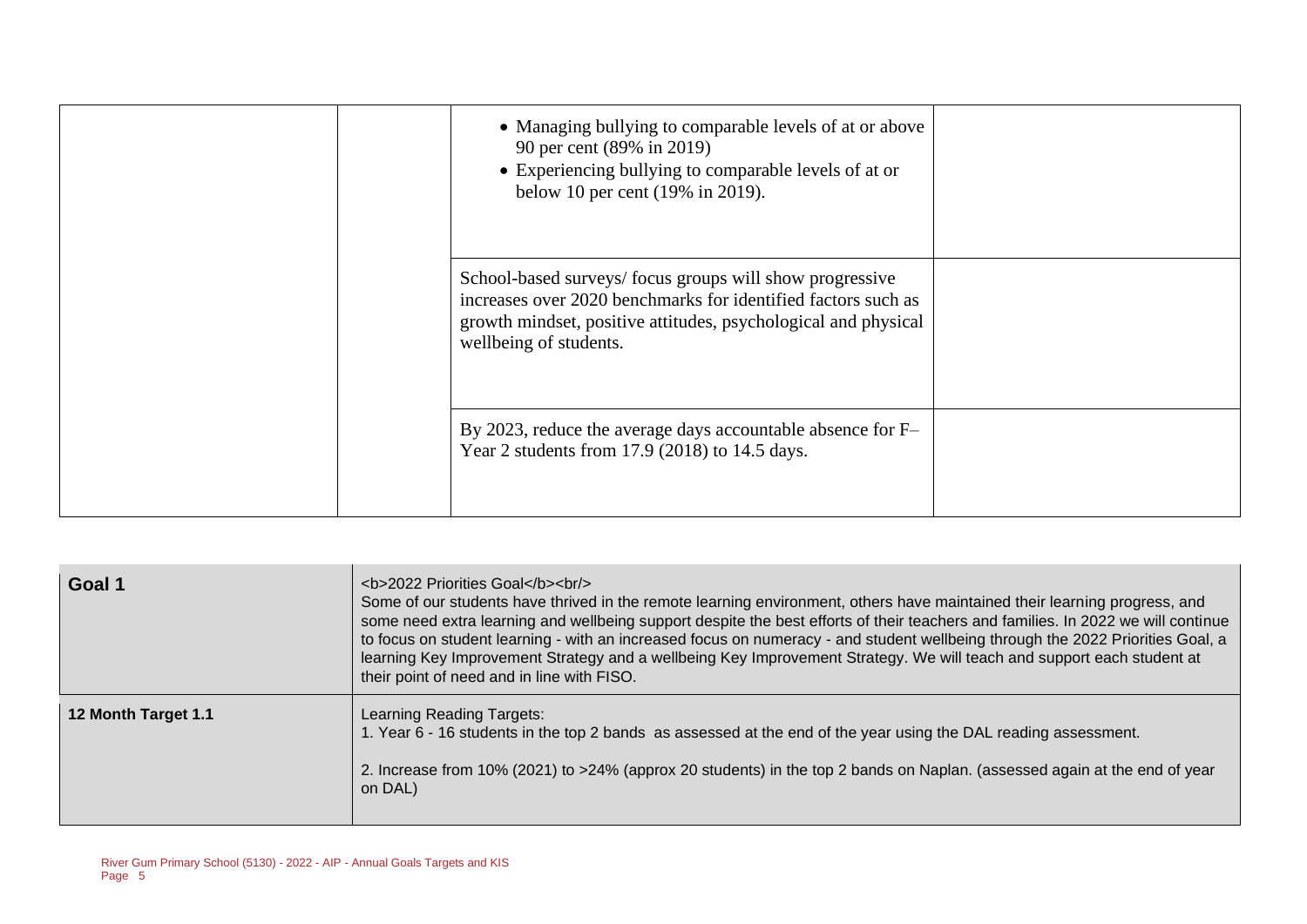|                                                                                                                                                                                                                                                                                           | 3. Year 4 - 25 Students in the top 2 bands as assessed at the end of the year using the DAL reading assessment.                                 |     |  |  |  |
|-------------------------------------------------------------------------------------------------------------------------------------------------------------------------------------------------------------------------------------------------------------------------------------------|-------------------------------------------------------------------------------------------------------------------------------------------------|-----|--|--|--|
|                                                                                                                                                                                                                                                                                           | 4. Year 3 - Increase from 37% (2021) to > 40% of students in the top 2 bands on Naplan.                                                         |     |  |  |  |
|                                                                                                                                                                                                                                                                                           | 5. Year 2 - > 33% of students above core support as assessed on the Dibels composite score at end of year.                                      |     |  |  |  |
|                                                                                                                                                                                                                                                                                           | 6. Year 1 - > 37% of students above core support as assessed on the Dibels composite score at end of year.                                      |     |  |  |  |
|                                                                                                                                                                                                                                                                                           | 7. Foundation - > 15% of students above core support as assessed on the Dibels composite score at end of year.                                  |     |  |  |  |
|                                                                                                                                                                                                                                                                                           | <b>Wellbeing Targets:</b><br>1. Improve emotional and relational engagement from 77% to 82%                                                     |     |  |  |  |
|                                                                                                                                                                                                                                                                                           | 2. Proportion of students with less than 20 absent days to be 80%                                                                               |     |  |  |  |
|                                                                                                                                                                                                                                                                                           | 3. Sense of confidence has improved from 82% to 87% positive                                                                                    |     |  |  |  |
|                                                                                                                                                                                                                                                                                           | 4. Experience of bullying has decreased from 18% saying they have been bullied to 13%                                                           |     |  |  |  |
| <b>Key Improvement Strategies</b><br>Is this KIS selected for focus this<br>year?                                                                                                                                                                                                         |                                                                                                                                                 |     |  |  |  |
| KIS <sub>1</sub><br>Priority 2022 Dimension                                                                                                                                                                                                                                               | Learning - Support both those who need extra support and those who have thrived to<br>continue to extend their learning, especially in numeracy | Yes |  |  |  |
| KIS <sub>2</sub><br>Priority 2022 Dimension                                                                                                                                                                                                                                               | Wellbeing - Effectively mobilise available resources to support students' wellbeing and<br>mental health, especially the most vulnerable        | Yes |  |  |  |
| Explain why the school has selected this<br>KIS as a focus for this year. Please make<br>reference to the self-evaluation, relevant<br>school data, the progress against School<br>Strategic Plan (SSP) goals, targets, and the<br>diagnosis of issues requiring particular<br>attention. | Please leave this field empty. Schools are not required to provide a rationale as this is in line with system priorities for 2022.              |     |  |  |  |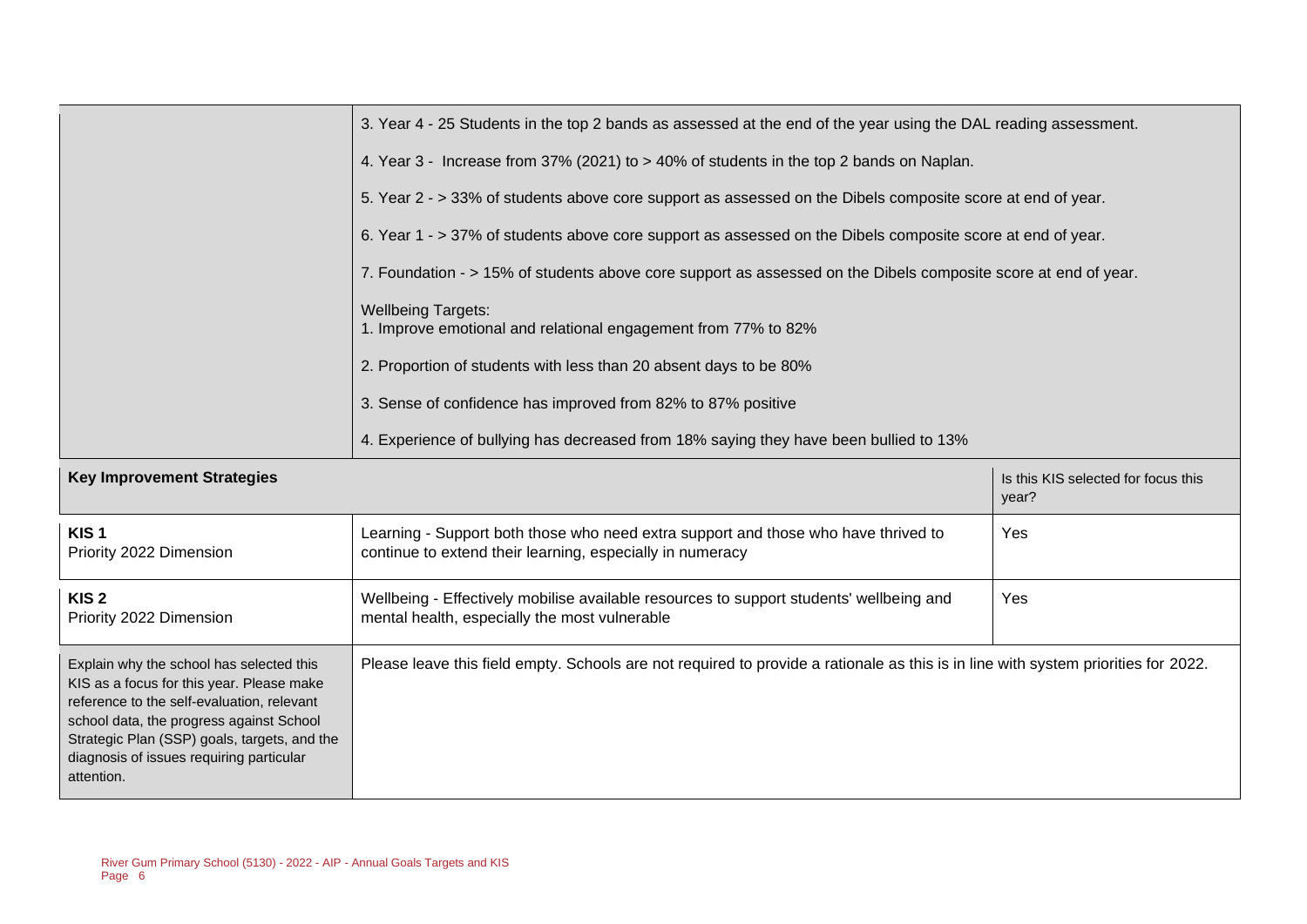### **Define Actions, Outcomes and Activities**

| Goal 1                                      | <b>2022 Priorities Goal</b><br>Some of our students have thrived in the remote learning environment, others have maintained their learning progress, and some<br>need extra learning and wellbeing support despite the best efforts of their teachers and families. In 2022 we will continue to focus on<br>student learning - with an increased focus on numeracy - and student wellbeing through the 2022 Priorities Goal, a learning Key<br>Improvement Strategy and a wellbeing Key Improvement Strategy. We will teach and support each student at their point of need and<br>in line with FISO.                                                                                                                                                                                                                                                                                                                                                                                                                                                                                                                                                                         |
|---------------------------------------------|-------------------------------------------------------------------------------------------------------------------------------------------------------------------------------------------------------------------------------------------------------------------------------------------------------------------------------------------------------------------------------------------------------------------------------------------------------------------------------------------------------------------------------------------------------------------------------------------------------------------------------------------------------------------------------------------------------------------------------------------------------------------------------------------------------------------------------------------------------------------------------------------------------------------------------------------------------------------------------------------------------------------------------------------------------------------------------------------------------------------------------------------------------------------------------|
| 12 Month Target 1.1                         | Learning Reading Targets:<br>1. Year 6 - 16 students in the top 2 bands as assessed at the end of the year using the DAL reading assessment.<br>2. Increase from 10% (2021) to >24% (approx 20 students) in the top 2 bands on Naplan. (assessed again at the end of year on<br>DAL)<br>3. Year 4 - 25 Students in the top 2 bands as assessed at the end of the year using the DAL reading assessment.<br>4. Year 3 - Increase from 37% (2021) to > 40% of students in the top 2 bands on Naplan.<br>5. Year 2 - > 33% of students above core support as assessed on the Dibels composite score at end of year.<br>6. Year 1 - > 37% of students above core support as assessed on the Dibels composite score at end of year.<br>7. Foundation - > 15% of students above core support as assessed on the Dibels composite score at end of year.<br><b>Wellbeing Targets:</b><br>1. Improve emotional and relational engagement from 77% to 82%<br>2. Proportion of students with less than 20 absent days to be 80%<br>3. Sense of confidence has improved from 82% to 87% positive<br>4. Experience of bullying has decreased from 18% saying they have been bullied to 13% |
| KIS <sub>1</sub><br>Priority 2022 Dimension | Learning - Support both those who need extra support and those who have thrived to continue to extend their learning, especially in<br>numeracy                                                                                                                                                                                                                                                                                                                                                                                                                                                                                                                                                                                                                                                                                                                                                                                                                                                                                                                                                                                                                               |
|                                             |                                                                                                                                                                                                                                                                                                                                                                                                                                                                                                                                                                                                                                                                                                                                                                                                                                                                                                                                                                                                                                                                                                                                                                               |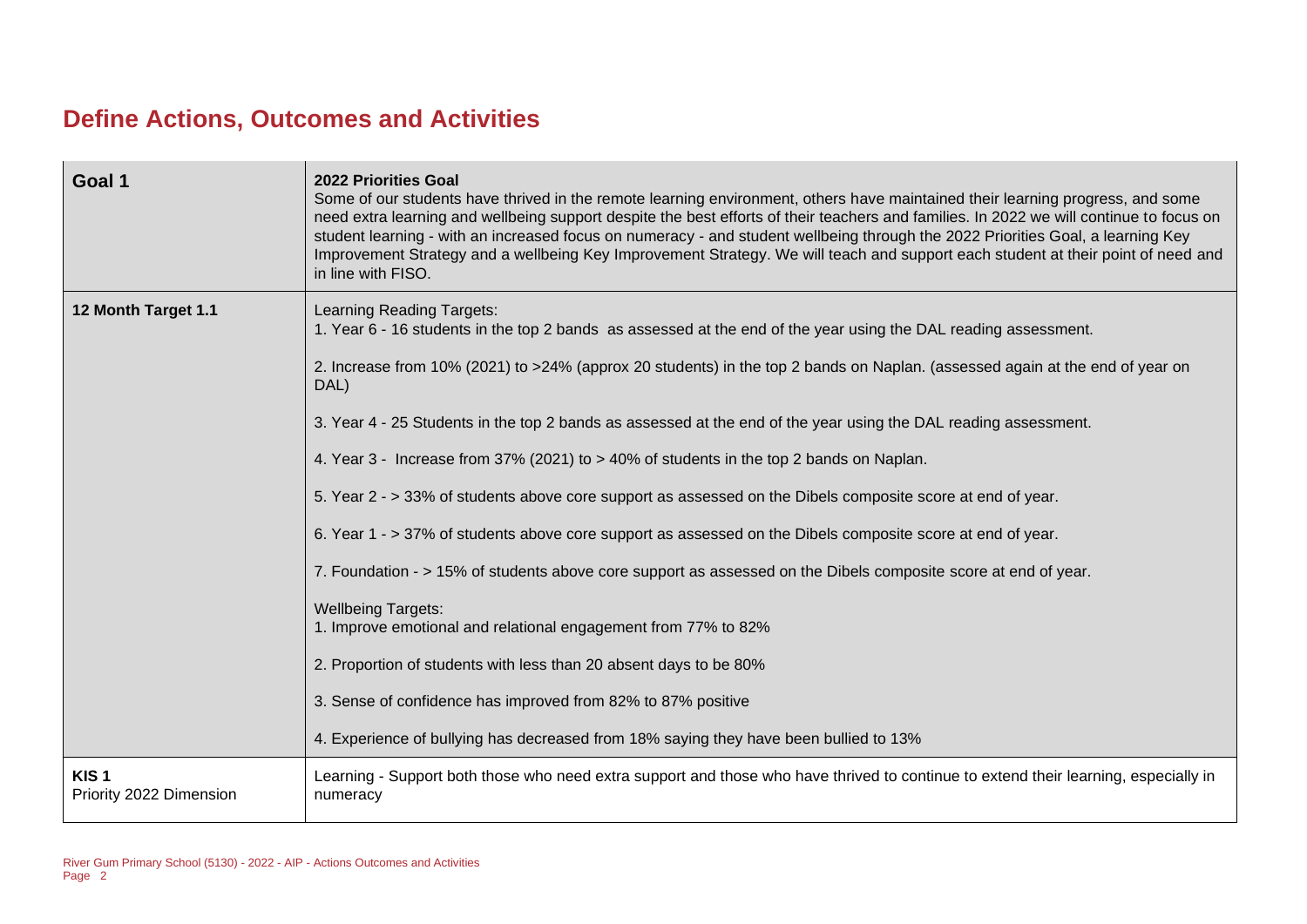| <b>Actions</b>            | 1.) Build staff capacity to implement the HITS (metacognitive strategies, questioning, feedback) through PLC by connecting the<br>leadership team to each PLT as an instructional coach to represent their area of the school and current PEERS goal during<br>leadership meetings, to inform: data analysis, whole school area's of focus, professional learning and learning walks. Instructional<br>Coaches will implement the RGPS instructional coaching guide to ensure all teaching staff are coached 1 on 1 on current and past<br>PEERS goals.<br>2.) Develop and implement a multi-tiered response to meet students individual learning needs both through tier 1 classroom<br>instruction and tier 3 intervention and enrichment.<br>3.) Plan for personalised research-based professional learning linked to PEERS goals in PLCs aligned to priority curriculum areas of<br>Reading & Mathematics and whole-school approaches aligned with the Guskey Model for Teacher Change.                                                                                                                                                                                                                                                                                                                                                                                                                              |
|---------------------------|--------------------------------------------------------------------------------------------------------------------------------------------------------------------------------------------------------------------------------------------------------------------------------------------------------------------------------------------------------------------------------------------------------------------------------------------------------------------------------------------------------------------------------------------------------------------------------------------------------------------------------------------------------------------------------------------------------------------------------------------------------------------------------------------------------------------------------------------------------------------------------------------------------------------------------------------------------------------------------------------------------------------------------------------------------------------------------------------------------------------------------------------------------------------------------------------------------------------------------------------------------------------------------------------------------------------------------------------------------------------------------------------------------------------------|
| <b>Outcomes</b>           | - Teachers will participate in PEERS goal and reflect on current pedagogy while setting goals for improvement.<br>- Teachers will reflect and apply professional learning to see a change in student learning outcomes leading to a change in their<br>beliefs and attitudes.<br>- Teachers will see an observable improvement in their pedagogy by analysing micro data sets specifically based on the HITS.<br>- Teachers will learn from their peers by analysing videos of their peers practice during PLT meetings.<br>- Students in need of targeted academic support will be identified and supported in a systematic manner for both intervention and<br>enrichment.<br>- Students will know the next steps in their learning based on the differentiated goals co-created with teachers and tutors.<br>- Students learning outcomes will increase in reading and mathematics as teacher capacity grows.<br>- Leaders will engage in instructional coaching cycles allowing them to learn along side teachers.<br>- Leaders will actively participate in all PLT meetings to facilitate deep discussion and goal setting amongst their teams.<br>- Leaders will deepen their understanding of the learning needs for staff and students in all areas of the school and personalise<br>professional learning accordingly.<br>- Learning Walks will become the norm as a part of the instructional coaching model. |
| <b>Success Indicators</b> | - Teachers' formative assessment data and teacher judgement data of student progress.<br>- Classroom observations, coaching discussions and learning walks demonstrating take up of professional learning strategies.<br>Student feedback on differentiation, the instructional model, and use of common strategies.<br>Documentation and data from formative assessments.<br>- A documented assessment schedule and evidence of teachers inputting data and moderating assessments.<br>Data walls indicating clearly student progress in growth and attainment.<br>Differentiated curriculum documents and evidence of student learning at different levels.<br>Data used to identify students for tailored supports.<br>Differentiated resources used in tailored supports.<br>- Assessment data and student surveys from intervention groups.                                                                                                                                                                                                                                                                                                                                                                                                                                                                                                                                                                         |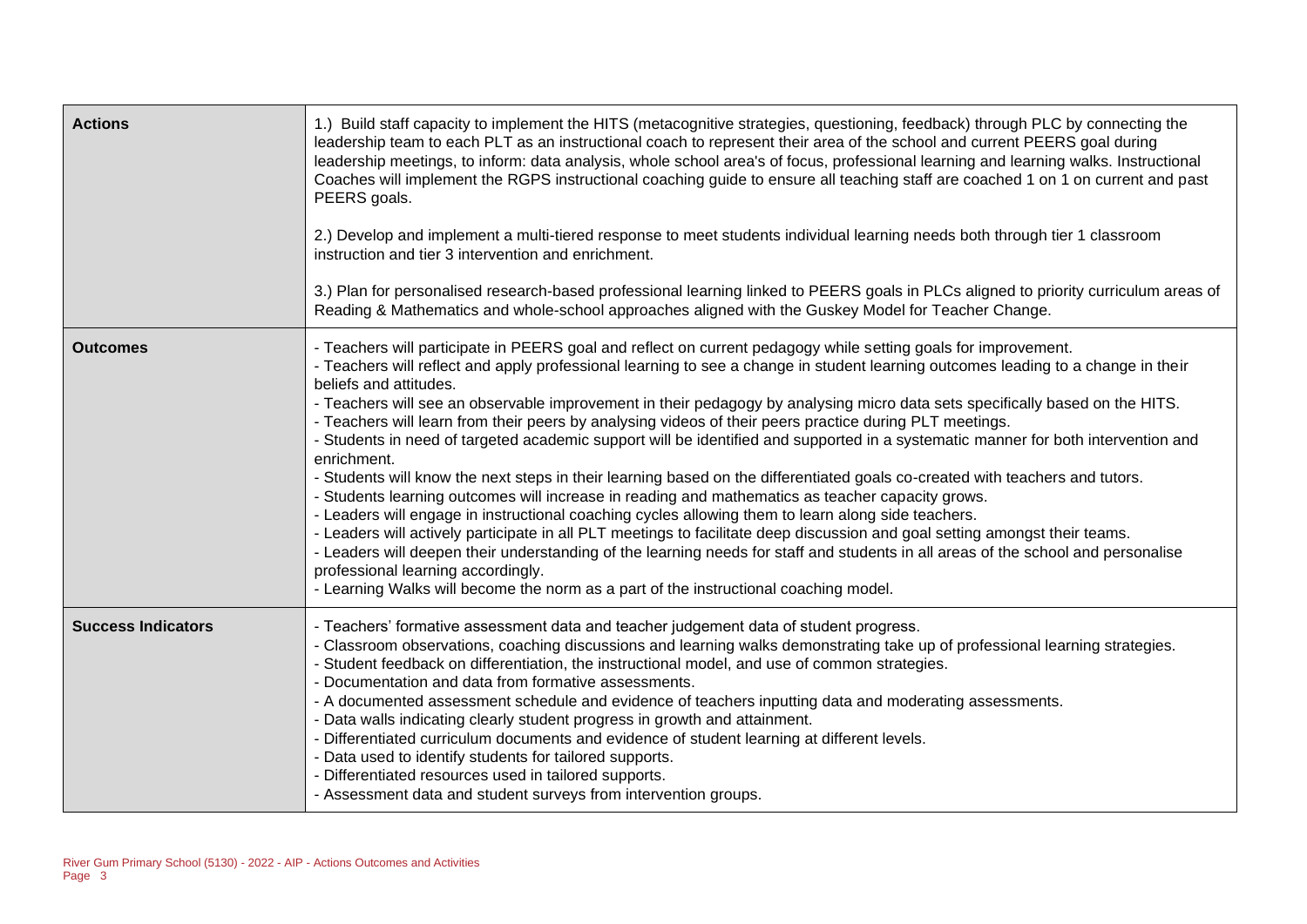| - Progress against Individual Education Plans.                                                                                                                                                                                                                                                 | Appointment/staffing of programs/Intervention and Extension Timetables.<br>- Self-assessments against FISO continua, PLC Maturity Matrix, HITS continuum and Practice Principles reflective tool. |                                 |                                  |                                                                                                                                                                                                                                                       |
|------------------------------------------------------------------------------------------------------------------------------------------------------------------------------------------------------------------------------------------------------------------------------------------------|---------------------------------------------------------------------------------------------------------------------------------------------------------------------------------------------------|---------------------------------|----------------------------------|-------------------------------------------------------------------------------------------------------------------------------------------------------------------------------------------------------------------------------------------------------|
| <b>Activities and Milestones</b>                                                                                                                                                                                                                                                               | <b>People Responsible</b>                                                                                                                                                                         | Is this a PL<br><b>Priority</b> | When                             | <b>Funding Streams</b>                                                                                                                                                                                                                                |
| Schedule and organise professional learning in key priority<br>curriculum areas on formative assessment and collecting,<br>analysing, responding to and monitoring data throughout the year:<br>Orton Gillingham Structured Synthetic Phonics x 10<br>Doug Lemov Reading Reconsidered (Year 6) | $\triangleright$ Assistant Principal<br>$\triangleright$ Leading Teacher(s)<br>$\overline{\boxtimes}$ PLT Leaders<br>$\triangleright$ Principal                                                   | $\overline{M}$ PLP<br>Priority  | from:<br>Term 1<br>to:<br>Term 4 | \$138,875.20<br>$\triangledown$ Equity funding will<br>be used<br>$\Box$ Disability Inclusion<br>Tier 2 Funding will be<br>used<br>$\Box$ Schools Mental<br><b>Health Menu items</b><br>will be used which<br>may include DET<br>funded or free items |
| Implement plans for coaching/mentoring/observation to build<br>teacher excellence during explicit instruction focusing on the HITS,<br>Glen Pearsall strategies, cognitive psychology and forthcoming<br>Professional Readings.                                                                | $\overline{\mathbf{z}}$ All Staff<br>$\triangleright$ Assistant Principal                                                                                                                         | $\overline{M}$ PLP<br>Priority  | from:<br>Term 1<br>to:<br>Term 4 | \$67,768.00<br>$\boxed{\triangle}$ Equity funding will<br>be used<br>Disability Inclusion<br>Tier 2 Funding will be<br>used<br>$\Box$ Schools Mental<br><b>Health Menu items</b><br>will be used which                                                |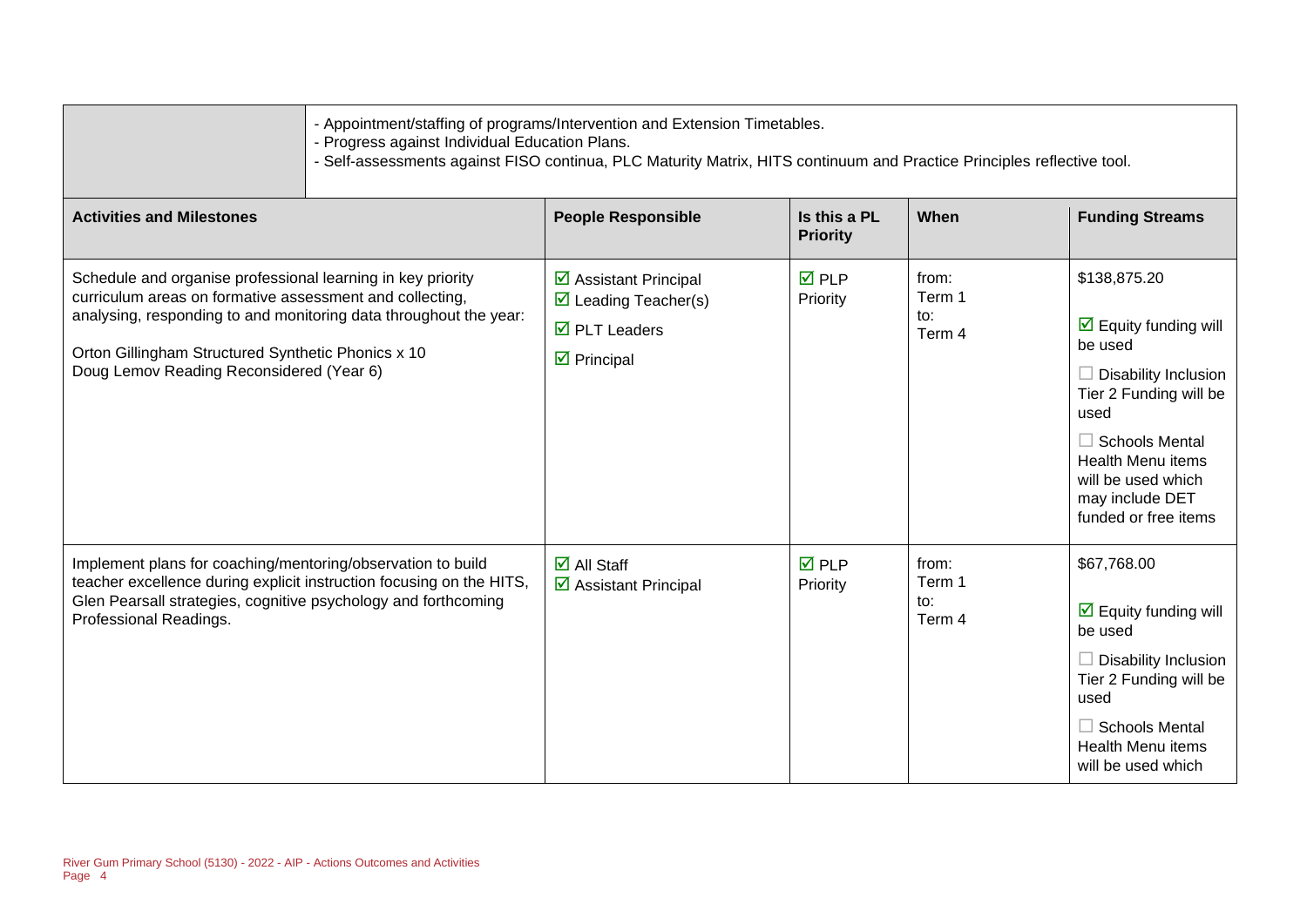|                                                                                                                                                                                                                                               |                                                                                                                                                                 |                           |                                  | may include DET<br>funded or free items                                                                                                                                                                                                                       |
|-----------------------------------------------------------------------------------------------------------------------------------------------------------------------------------------------------------------------------------------------|-----------------------------------------------------------------------------------------------------------------------------------------------------------------|---------------------------|----------------------------------|---------------------------------------------------------------------------------------------------------------------------------------------------------------------------------------------------------------------------------------------------------------|
| Maintain and monitor whole school data spreadsheet for collecting<br>and monitoring school-wide data in English & Mathematics with the<br>purpose of building teacher capacity at developing IEP's connected<br>to explicit learning targets. | $\triangleright$ Leading Teacher(s)<br>$\overline{\mathbf{M}}$ Teacher(s)                                                                                       | <b>PLP</b><br>Priority    | from:<br>Term 1<br>to:<br>Term 4 | \$0.00<br>$\Box$ Equity funding will<br>be used<br>$\Box$ Disability Inclusion<br>Tier 2 Funding will be<br>used<br><b>Schools Mental</b><br>$\Box$<br><b>Health Menu items</b><br>will be used which<br>may include DET<br>funded or free items              |
| Participate in the development of a whole school Instructional<br>Playbook through meta-analysis, coaching and utilising the videos<br>in the playbook as peer observation opportunities.                                                     | $\overline{\mathbf{y}}$ Assistant Principal<br>$\overline{\mathbf{M}}$ Leadership Team<br>$\triangleright$ Learning Specialist(s)<br>$\triangledown$ Teacher(s) | $\square$ PLP<br>Priority | from:<br>Term 1<br>to:<br>Term 4 | \$147,260.00<br>$\overline{\mathbf{M}}$ Equity funding will<br>be used<br><b>Disability Inclusion</b><br>Tier 2 Funding will be<br>used<br>$\Box$ Schools Mental<br><b>Health Menu items</b><br>will be used which<br>may include DET<br>funded or free items |
| Establish processes and documentation for regular moderation of<br>assessment                                                                                                                                                                 | $\overline{\boxtimes}$ PLT Leaders                                                                                                                              | <b>PLP</b><br>Priority    | from:<br>Term 1                  | \$0.00                                                                                                                                                                                                                                                        |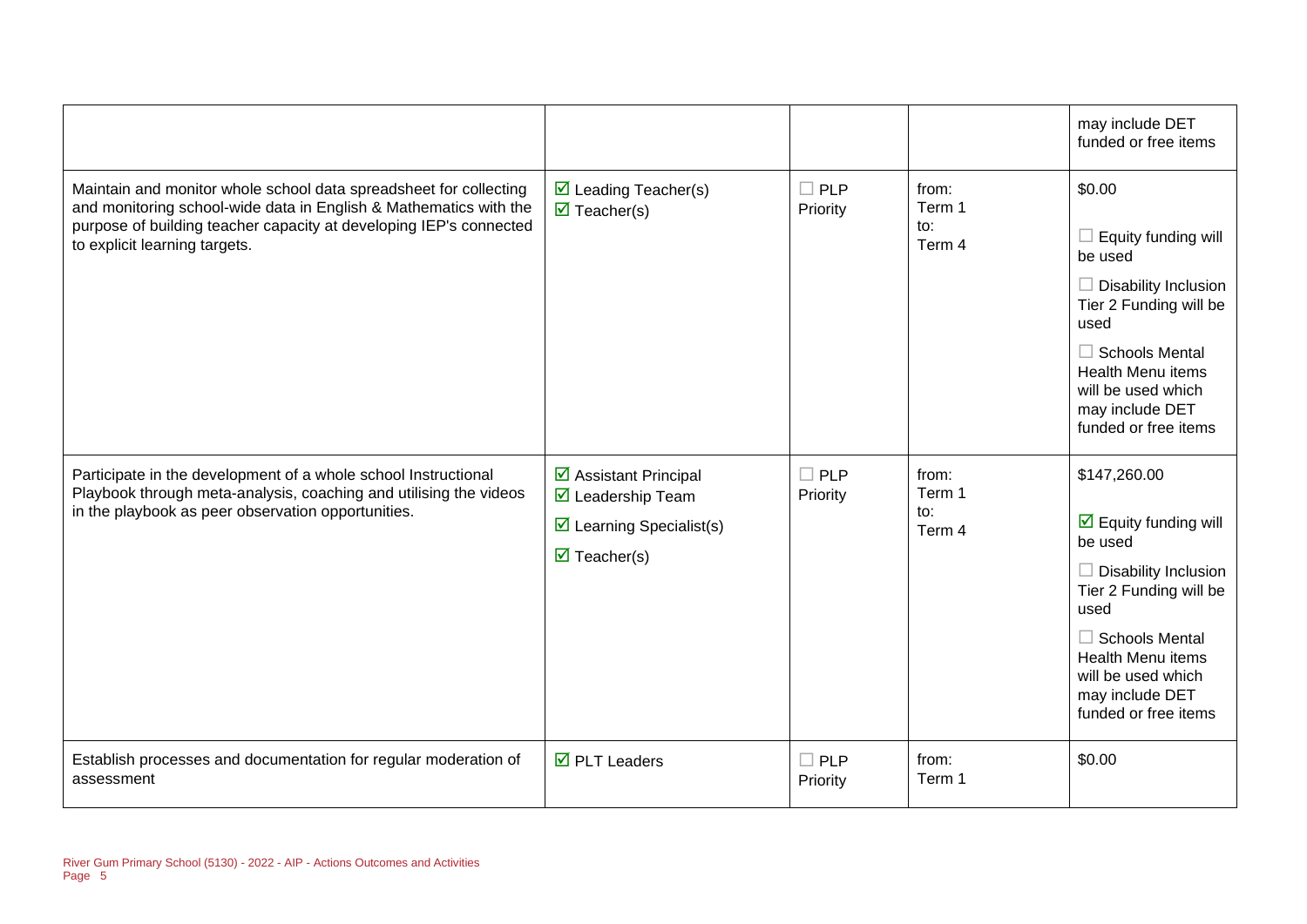|                                                                                                                            |                                                                                                                      |                        | to:<br>Term 4                    | $\Box$ Equity funding will<br>be used<br>Disability Inclusion<br>Tier 2 Funding will be<br>used<br>$\Box$ Schools Mental<br><b>Health Menu items</b><br>will be used which<br>may include DET<br>funded or free items                                    |
|----------------------------------------------------------------------------------------------------------------------------|----------------------------------------------------------------------------------------------------------------------|------------------------|----------------------------------|----------------------------------------------------------------------------------------------------------------------------------------------------------------------------------------------------------------------------------------------------------|
| Embed an agreed Mathematics scope and sequence, Literacy<br>Scope and Sequence and instructional model.                    | $\overline{\mathbf{M}}$ Teacher(s)                                                                                   | $\Box$ PLP<br>Priority | from:<br>Term 1<br>to:<br>Term 4 | \$98,440.00<br>$\overline{\mathbf{y}}$ Equity funding will<br>be used<br>Disability Inclusion<br>$\Box$<br>Tier 2 Funding will be<br>used<br>$\Box$ Schools Mental<br>Health Menu items<br>will be used which<br>may include DET<br>funded or free items |
| Establish, resource and document an intervention & enrichment<br>program with a heavy focus on the early years and year 6. | $\triangleright$ Leading Teacher(s)<br>$\triangleright$ Learning Specialist(s)<br>$\overline{\mathbf{M}}$ Teacher(s) | $\Box$ PLP<br>Priority | from:<br>Term 1<br>to:<br>Term 4 | \$157,668.00<br>$\overline{\mathbf{y}}$ Equity funding will<br>be used<br>Disability Inclusion<br>Tier 2 Funding will be<br>used                                                                                                                         |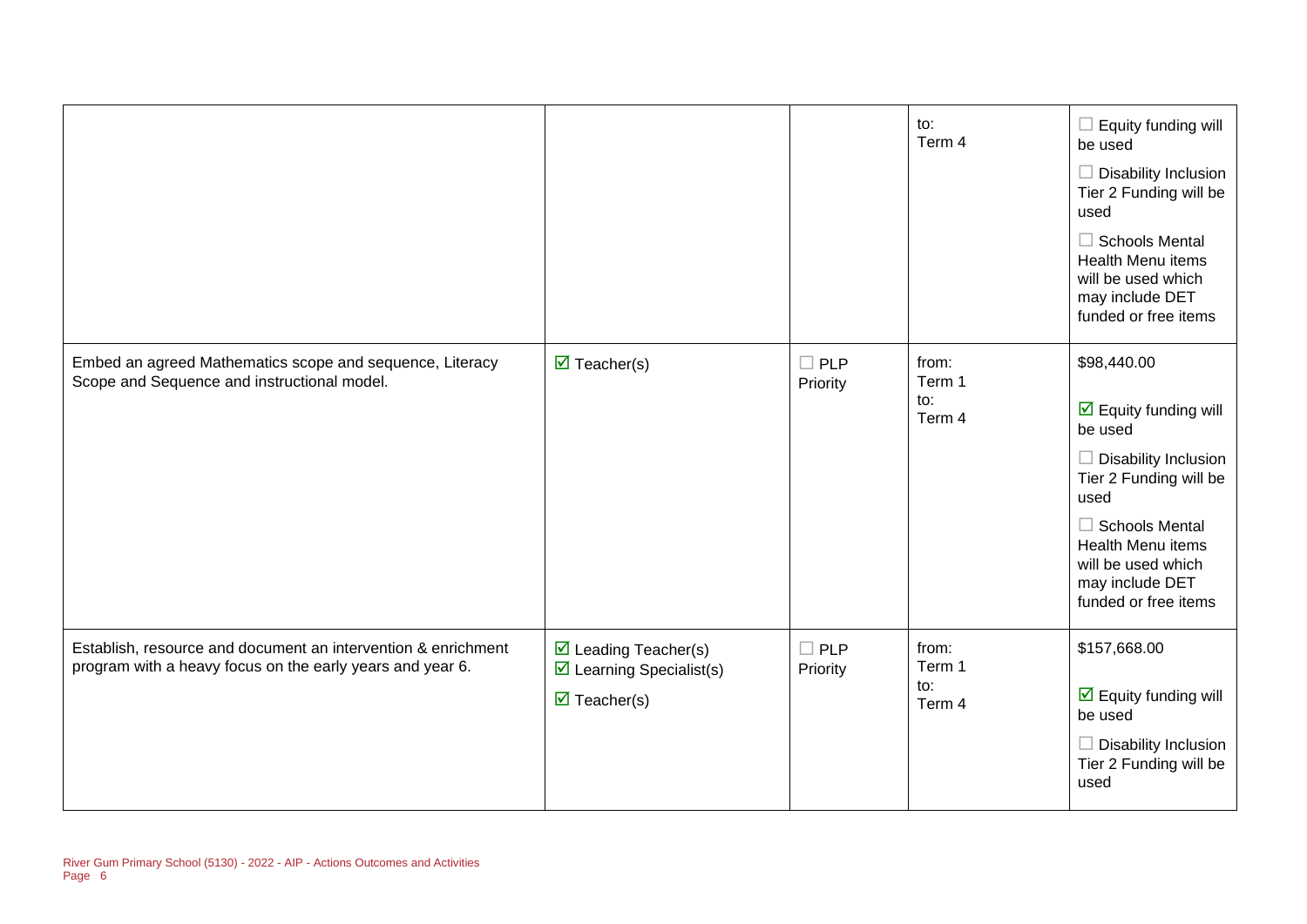|                                                                                                                              |                                                                                                    |                        |                                  | $\Box$ Schools Mental<br><b>Health Menu items</b><br>will be used which<br>may include DET<br>funded or free items                                                                                                                                |
|------------------------------------------------------------------------------------------------------------------------------|----------------------------------------------------------------------------------------------------|------------------------|----------------------------------|---------------------------------------------------------------------------------------------------------------------------------------------------------------------------------------------------------------------------------------------------|
| Develop, resource and Implement a New Arrival EAL program<br>focusing on a gradual release to the general classroom.         | $\triangleright$ Leading Teacher(s)<br>$\overline{\mathbf{M}}$ Teacher(s)                          | $\Box$ PLP<br>Priority | from:<br>Term 1<br>to:<br>Term 4 | \$204,243.00<br>$\boxtimes$ Equity funding will<br>be used<br>$\Box$ Disability Inclusion<br>Tier 2 Funding will be<br>used<br>$\Box$ Schools Mental<br><b>Health Menu items</b><br>will be used which<br>may include DET<br>funded or free items |
| Implement and monitor the year 6 BOOST Project. Focusing on<br>building opportunity, ownership, student agency and teamwork. | ☑ Assistant Principal<br>$\triangleright$ Leading Teacher(s)<br>$\overline{\mathbf{M}}$ Teacher(s) | $\Box$ PLP<br>Priority | from:<br>Term 1<br>to:<br>Term 4 | \$0.00<br>Equity funding will<br>$\Box$<br>be used<br>$\Box$ Disability Inclusion<br>Tier 2 Funding will be<br>used<br>$\Box$ Schools Mental<br>Health Menu items<br>will be used which<br>may include DET<br>funded or free items                |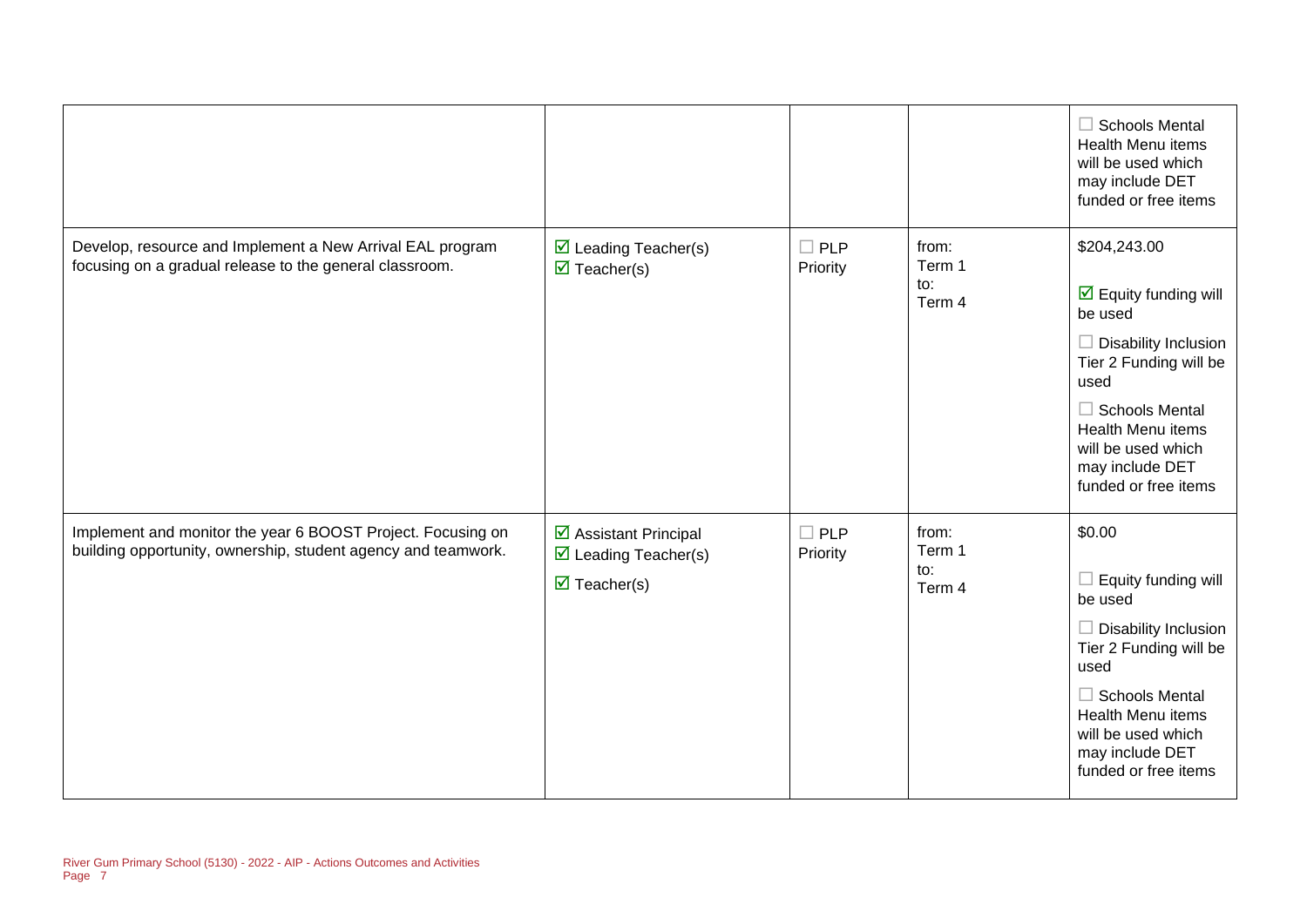| Implement and trial a non-fiction embedded novel study reading<br>unit in year 6. (Reading Reconsidered Doug Lemov) | $\triangleright$ Assistant Principal<br>$\triangledown$ Leadership Team<br>$\triangledown$ Teacher(s) | $\Box$ PLP<br>Priority | from:<br>Term 1<br>to:<br>Term 4 | \$0.00<br>Equity funding will<br>be used<br>Disability Inclusion<br>Tier 2 Funding will be<br>used<br>$\Box$ Schools Mental<br><b>Health Menu items</b><br>will be used which<br>may include DET<br>funded or free items                                    |
|---------------------------------------------------------------------------------------------------------------------|-------------------------------------------------------------------------------------------------------|------------------------|----------------------------------|-------------------------------------------------------------------------------------------------------------------------------------------------------------------------------------------------------------------------------------------------------------|
| Develop, document and monitor an Oral Language specialist<br>program in foundation.                                 | $\triangleright$ Leading Teacher(s)<br>$\triangledown$ Teacher(s)                                     | $\Box$ PLP<br>Priority | from:<br>Term 1<br>to:<br>Term 4 | \$3,000.00<br>$\overline{\mathbf{y}}$ Equity funding will<br>be used<br>$\Box$ Disability Inclusion<br>Tier 2 Funding will be<br>used<br>$\Box$ Schools Mental<br><b>Health Menu items</b><br>will be used which<br>may include DET<br>funded or free items |
| Implement and monitor a new homework approach in mathematics<br>using the Rainbow Maths website                     | $\triangleright$ Leading Teacher(s)<br>$\triangledown$ Teacher(s)                                     | $\Box$ PLP<br>Priority | from:<br>Term 1<br>to:<br>Term 4 | \$0.00<br>Equity funding will<br>be used                                                                                                                                                                                                                    |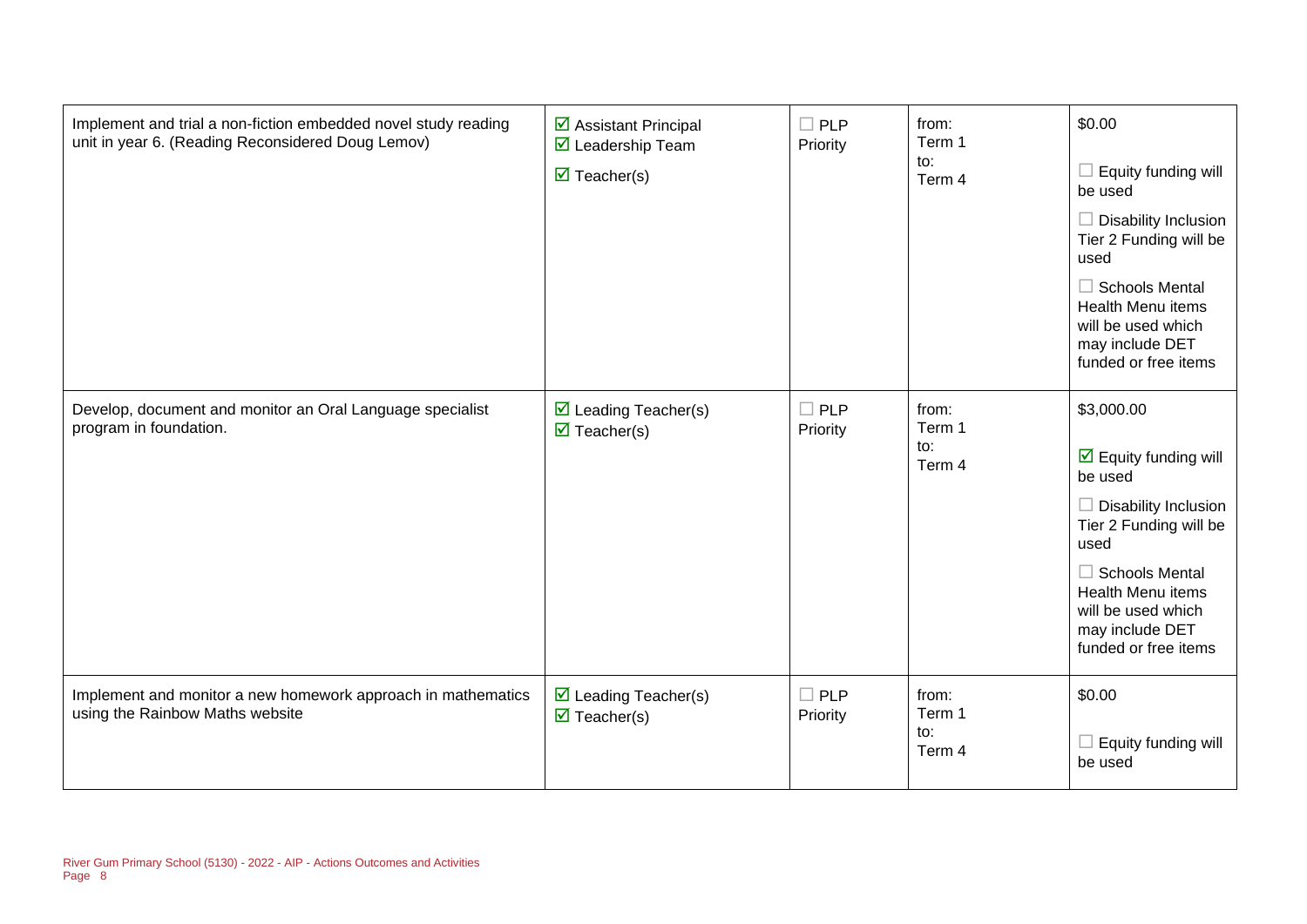|                                                                                                                                                                                                                                                                            |                                                                                                  |                           |                                  | $\Box$ Disability Inclusion<br>Tier 2 Funding will be<br>used<br>$\Box$ Schools Mental<br><b>Health Menu items</b><br>will be used which<br>may include DET<br>funded or free items                                                            |
|----------------------------------------------------------------------------------------------------------------------------------------------------------------------------------------------------------------------------------------------------------------------------|--------------------------------------------------------------------------------------------------|---------------------------|----------------------------------|------------------------------------------------------------------------------------------------------------------------------------------------------------------------------------------------------------------------------------------------|
| Establish processes and protocols around the implementation of<br>decodable readers in the general classroom.                                                                                                                                                              | ☑ Education Support<br>$\triangleright$ Leading Teacher(s)<br>$\overline{\mathbf{M}}$ Teacher(s) | $\Box$ PLP<br>Priority    | from:<br>Term 1<br>to:<br>Term 4 | \$10,000.00<br>$\boxdot$ Equity funding will<br>be used<br>$\Box$ Disability Inclusion<br>Tier 2 Funding will be<br>used<br>$\Box$ Schools Mental<br><b>Health Menu items</b><br>will be used which<br>may include DET<br>funded or free items |
| Engage with parents/carers to ensure appropriate supports. With a<br>focus on parent engagement in their students learning. Including<br>year level events as well as utilising technology platforms such as<br>Facebook for parents connections like RGPS Bedtime Stories | $\overline{\mathbf{M}}$ All Staff                                                                | $\square$ PLP<br>Priority | from:<br>Term 1<br>to:<br>Term 4 | \$0.00<br>$\Box$ Equity funding will<br>be used<br>$\Box$ Disability Inclusion<br>Tier 2 Funding will be<br>used<br>$\Box$ Schools Mental<br><b>Health Menu items</b><br>will be used which                                                    |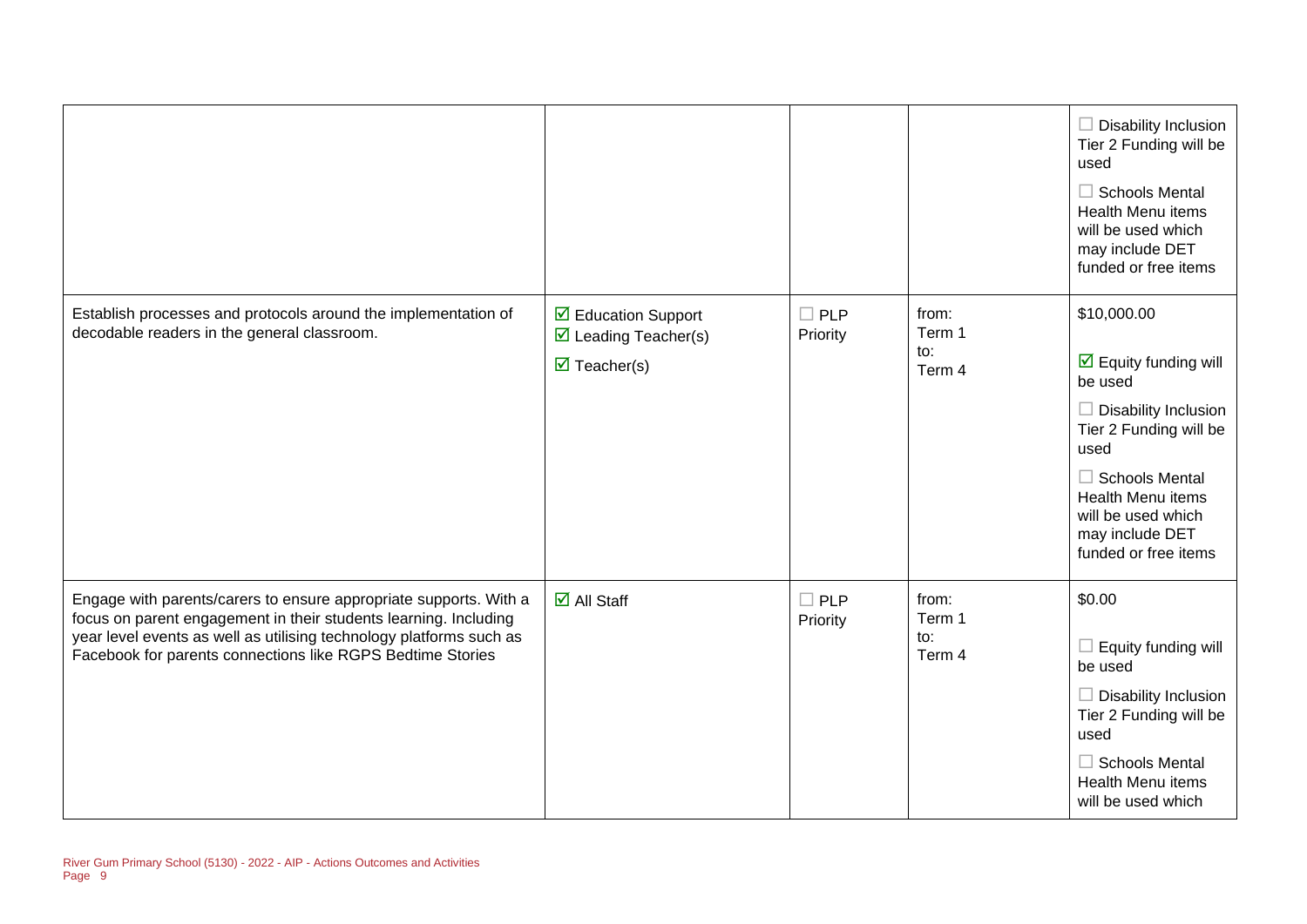|                                                                                                                                                                                                                         |                                                                                                                                                                                                                                                                                                                                                                                                                                                                                                                                                                                                                                                                                                             |                                                              |                        |                                  | may include DET<br>funded or free items                                                                                                                                                                                  |
|-------------------------------------------------------------------------------------------------------------------------------------------------------------------------------------------------------------------------|-------------------------------------------------------------------------------------------------------------------------------------------------------------------------------------------------------------------------------------------------------------------------------------------------------------------------------------------------------------------------------------------------------------------------------------------------------------------------------------------------------------------------------------------------------------------------------------------------------------------------------------------------------------------------------------------------------------|--------------------------------------------------------------|------------------------|----------------------------------|--------------------------------------------------------------------------------------------------------------------------------------------------------------------------------------------------------------------------|
| Implement and develop a learning walk protocol that ensures<br>meaningful observations connected to PLC's and instructional<br>coaching cycles. One a protocol has been established we will<br>determine the frequency. |                                                                                                                                                                                                                                                                                                                                                                                                                                                                                                                                                                                                                                                                                                             | ☑ Leadership Team<br>$\triangleright$ Learning Specialist(s) | $\Box$ PLP<br>Priority | from:<br>Term 1<br>to:<br>Term 4 | \$0.00<br>Equity funding will<br>be used<br>$\Box$ Disability Inclusion<br>Tier 2 Funding will be<br>used<br>$\Box$ Schools Mental<br>Health Menu items<br>will be used which<br>may include DET<br>funded or free items |
| KIS <sub>2</sub><br>Priority 2022 Dimension                                                                                                                                                                             | Wellbeing - Effectively mobilise available resources to support students' wellbeing and mental health, especially the most vulnerable                                                                                                                                                                                                                                                                                                                                                                                                                                                                                                                                                                       |                                                              |                        |                                  |                                                                                                                                                                                                                          |
| <b>Actions</b>                                                                                                                                                                                                          | 1) Introduction of a documented curriculum year level Scope and Sequence for our SEL- RRRR, events and activities linked to SEL<br>to embed and build a common language of emotional literacy, resilience and coping strategies/help seeking.<br>2) Develop a host of after school activities/clubs to re engage our students and families in active partnership with the school,<br>enhancing a sense of connectedness and allowing our most vulnerable students, and those with attendance concerns to experience<br>success.<br>3) Create, develop and document a school wide behaviour framework, with a hierarchy of consequences/restorative practices.<br>Complete an application to become a SWPBS. |                                                              |                        |                                  |                                                                                                                                                                                                                          |
| <b>Outcomes</b>                                                                                                                                                                                                         | - Teachers, leaders and the school community will share a common understanding of the whole school approach.<br>- All teachers will use consistent support plans F-6.<br>- Leaders will strengthen engagement with regional and external support services.<br>- At risk students will be identified and receive targeted support in a timely manner.<br>- Students and families will be connected to Allied and Mental Health Services.                                                                                                                                                                                                                                                                     |                                                              |                        |                                  |                                                                                                                                                                                                                          |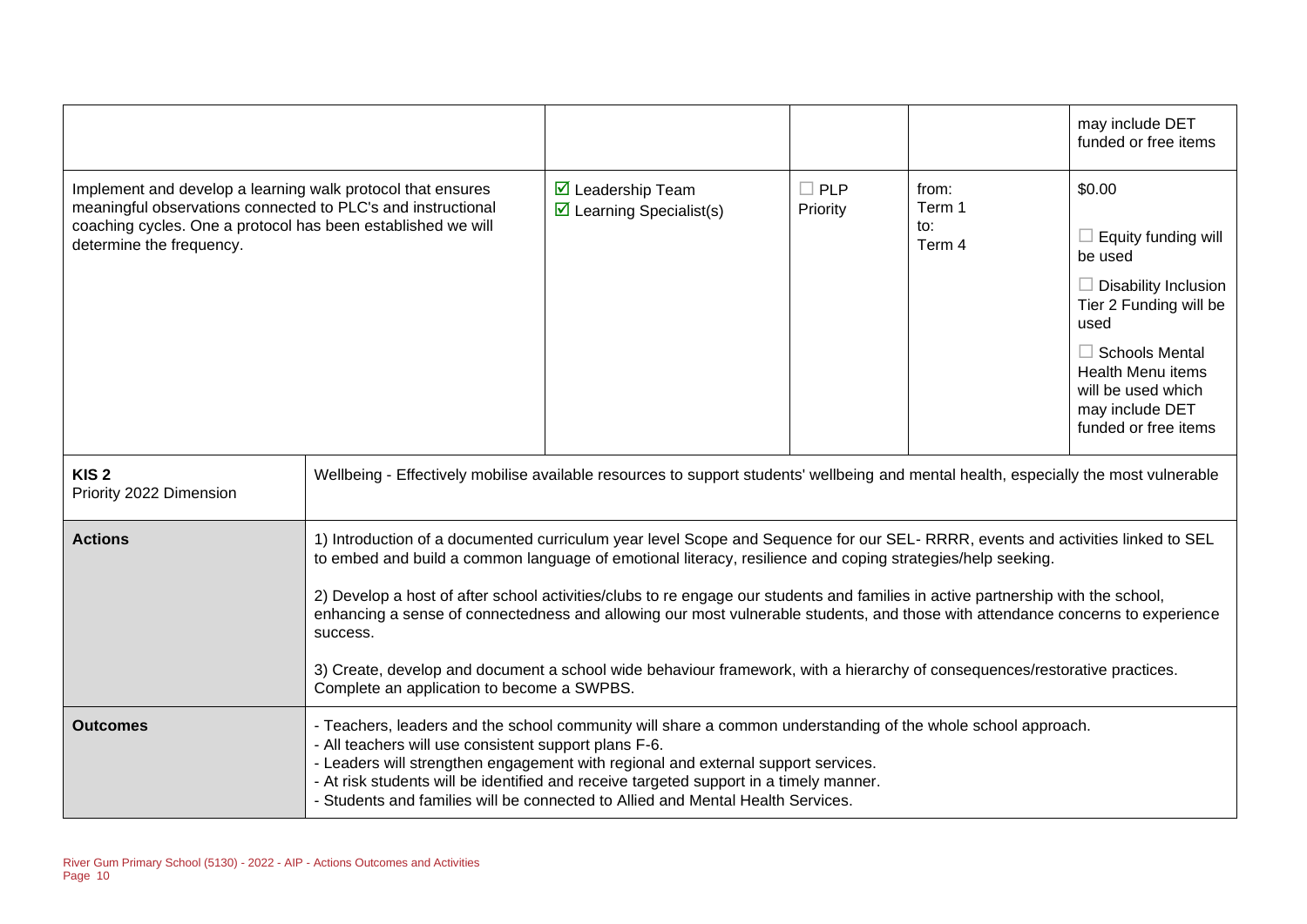|                                                                   | - Students will feel supported and engaged in classrooms and contribute to a strong classroom culture.<br>- Students will have strong relationships with peers.<br>- Teachers and leaders will integrate SEL into school practice, policies and programs.<br>- Students and families will feel supported and engaged via various specialist subjects, camps and after school programs.<br>- Students with acute needs will receive individualised support with regular monitoring and student support group meetings with<br>parents<br>- Students will participate in a Weekly wellbeing Survey (PIVOT) with discussion time allocated in PLT's to discuss survey<br>outcomes/goal |                                                                                                          |                                 |                                  |                                                                                                                                                                                                                                                       |
|-------------------------------------------------------------------|-------------------------------------------------------------------------------------------------------------------------------------------------------------------------------------------------------------------------------------------------------------------------------------------------------------------------------------------------------------------------------------------------------------------------------------------------------------------------------------------------------------------------------------------------------------------------------------------------------------------------------------------------------------------------------------|----------------------------------------------------------------------------------------------------------|---------------------------------|----------------------------------|-------------------------------------------------------------------------------------------------------------------------------------------------------------------------------------------------------------------------------------------------------|
| <b>Success Indicators</b>                                         | - Observations of changes to classroom practices.<br>- Documentation of policies and programs.<br>- Curriculum documentation reflecting social and emotional learning.<br>- Students engagement in after school programs (feedback, participation, observations).<br>- PIVOT Data and AToS.<br>- Teacher reports of wellbeing concerns.<br>- Documentation of strategies students will use in classes and at school.<br>- Documentation of referrals and communication processes regarding monitoring and escalating wellbeing concerns.                                                                                                                                            |                                                                                                          |                                 |                                  |                                                                                                                                                                                                                                                       |
| <b>Activities and Milestones</b>                                  |                                                                                                                                                                                                                                                                                                                                                                                                                                                                                                                                                                                                                                                                                     | <b>People Responsible</b>                                                                                | Is this a PL<br><b>Priority</b> | When                             | <b>Funding Streams</b>                                                                                                                                                                                                                                |
| Develop and implement a SEL (RRRR) Scope and Sequence for<br>SEL. |                                                                                                                                                                                                                                                                                                                                                                                                                                                                                                                                                                                                                                                                                     | ☑ Assistant Principal<br>$\triangleright$ Learning Specialist(s)<br>☑ Student Wellbeing Co-<br>ordinator | <b>☑</b> PLP<br>Priority        | from:<br>Term 1<br>to:<br>Term 4 | \$71,200.00<br>$\triangleright$ Equity funding will<br>be used<br>$\Box$ Disability Inclusion<br>Tier 2 Funding will be<br>used<br>$\Box$ Schools Mental<br><b>Health Menu items</b><br>will be used which<br>may include DET<br>funded or free items |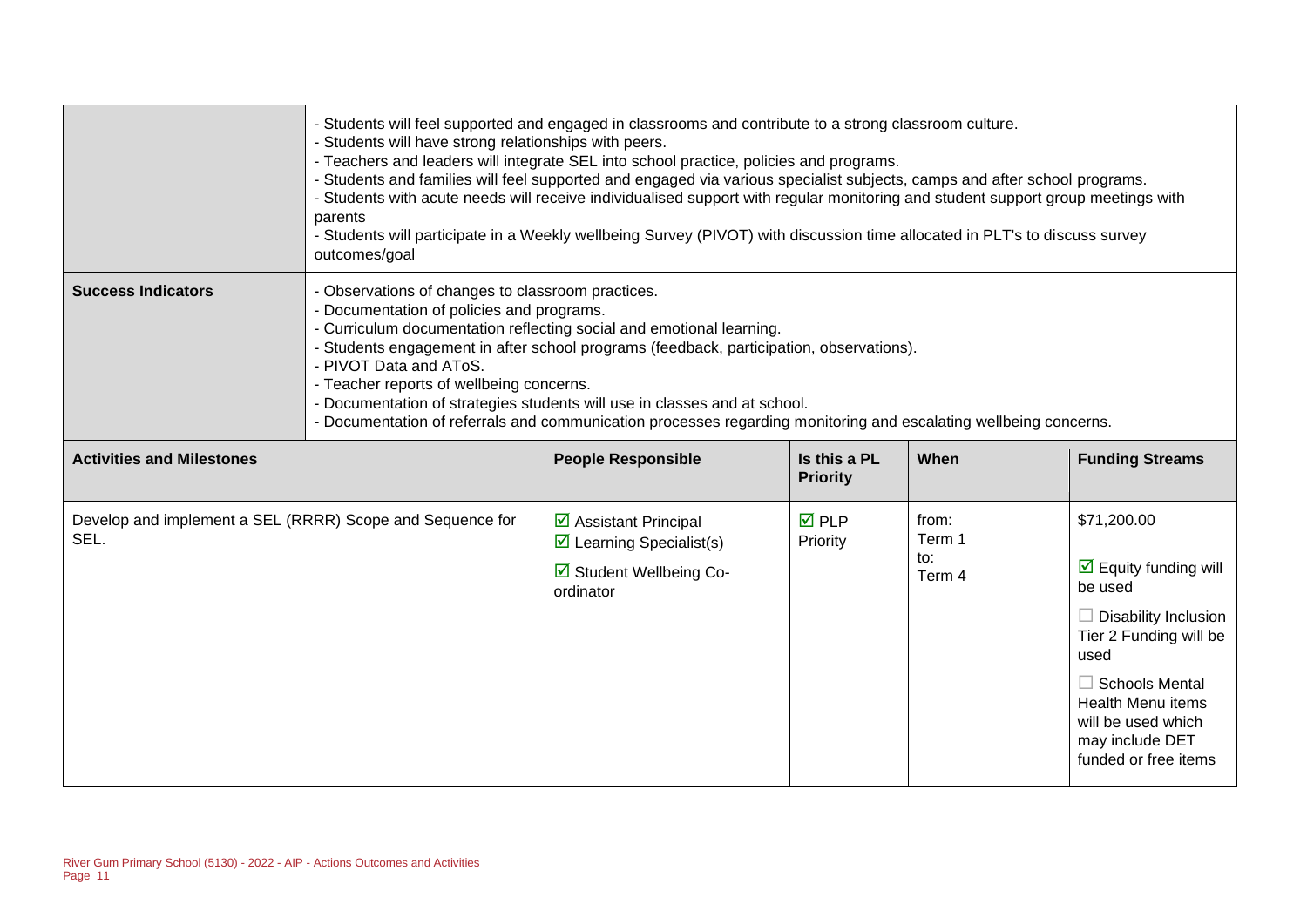| Develop a Wellbeing Guide Book for all Staff.                                                                                                                 | $\triangleright$ Assistant Principal<br>$\triangleright$ Learning Specialist(s)<br>Student Wellbeing Co-<br>ordinator | $\square$ PLP<br>Priority | from:<br>Term 1<br>to:<br>Term 1 | \$8,760.00<br>$\overline{\mathbf{M}}$ Equity funding will<br>be used<br>$\Box$ Disability Inclusion<br>Tier 2 Funding will be<br>used<br>$\Box$ Schools Mental<br><b>Health Menu items</b><br>will be used which<br>may include DET<br>funded or free items |
|---------------------------------------------------------------------------------------------------------------------------------------------------------------|-----------------------------------------------------------------------------------------------------------------------|---------------------------|----------------------------------|-------------------------------------------------------------------------------------------------------------------------------------------------------------------------------------------------------------------------------------------------------------|
| Coordinate Ardoch, Smith Family, ACE foundation, Smile Squad<br>and other external support services to enhance opportunities for<br>wellbeing and engagement. | ☑ Assistant Principal<br>☑ Student Wellbeing Co-<br>ordinator                                                         | $\Box$ PLP<br>Priority    | from:<br>Term 1<br>to:<br>Term 4 | \$60,954.00<br>$\triangleright$ Equity funding will<br>be used<br>$\Box$ Disability Inclusion<br>Tier 2 Funding will be<br>used<br>$\Box$ Schools Mental<br><b>Health Menu items</b><br>will be used which<br>may include DET<br>funded or free items       |
| Provide clarity of roles and responsibility of teachers, education<br>support staff and middle leaders with regards to Behavior<br>Framework.                 | ☑ Assistant Principal<br>Student Wellbeing Co-<br>ordinator                                                           | $\Box$ PLP<br>Priority    | from:<br>Term 1<br>to:<br>Term 4 | \$42,154.00<br>$\overline{\mathbf{M}}$ Equity funding will<br>be used                                                                                                                                                                                       |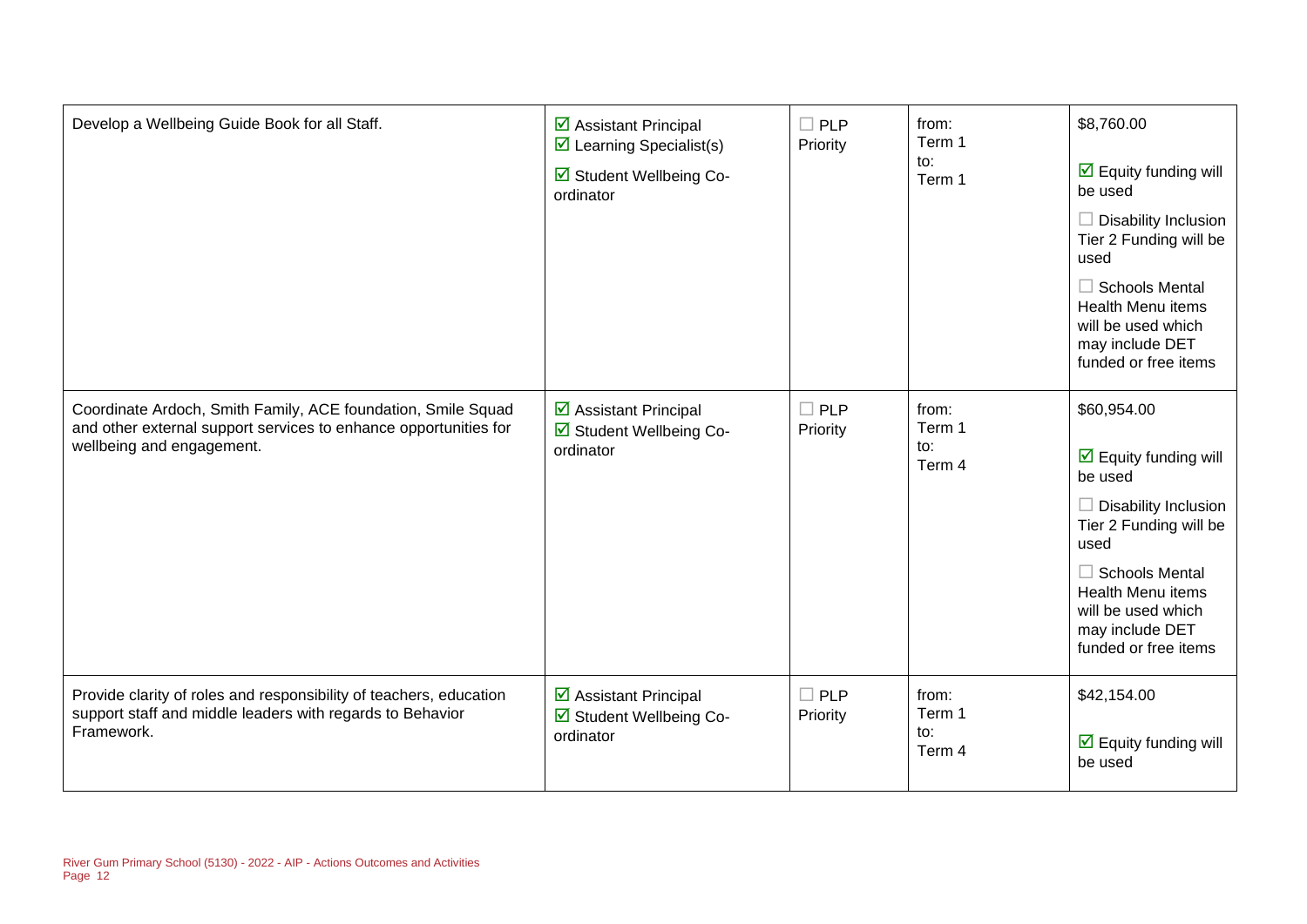|                                                                                                                                    |                                                                                                                                |                           |                                  | $\Box$ Disability Inclusion<br>Tier 2 Funding will be<br>used<br>$\Box$ Schools Mental<br>Health Menu items<br>will be used which<br>may include DET<br>funded or free items                                                                          |
|------------------------------------------------------------------------------------------------------------------------------------|--------------------------------------------------------------------------------------------------------------------------------|---------------------------|----------------------------------|-------------------------------------------------------------------------------------------------------------------------------------------------------------------------------------------------------------------------------------------------------|
| Develop and provide curriculum resources and professional<br>learning for staff which reflect social and emotional learning focus. | ☑ Assistant Principal<br>$\triangleright$ Learning Specialist(s)<br>☑ Wellbeing Team                                           | $\square$ PLP<br>Priority | from:<br>Term 1<br>to:<br>Term 4 | \$18,560.00<br>$\triangleright$ Equity funding will<br>be used<br>$\Box$ Disability Inclusion<br>Tier 2 Funding will be<br>used<br>$\Box$ Schools Mental<br><b>Health Menu items</b><br>will be used which<br>may include DET<br>funded or free items |
| Establish a regular time for the Wellbeing Team to meet.                                                                           | $\overline{\mathbf{y}}$ Assistant Principal<br>$\triangleright$ Learning Specialist(s)<br>☑ Student Wellbeing Co-<br>ordinator | $\square$ PLP<br>Priority | from:<br>Term 1<br>to:<br>Term 4 | \$0.00<br>$\Box$ Equity funding will<br>be used<br>$\Box$ Disability Inclusion<br>Tier 2 Funding will be<br>used<br>$\Box$ Schools Mental<br>Health Menu items<br>will be used which                                                                  |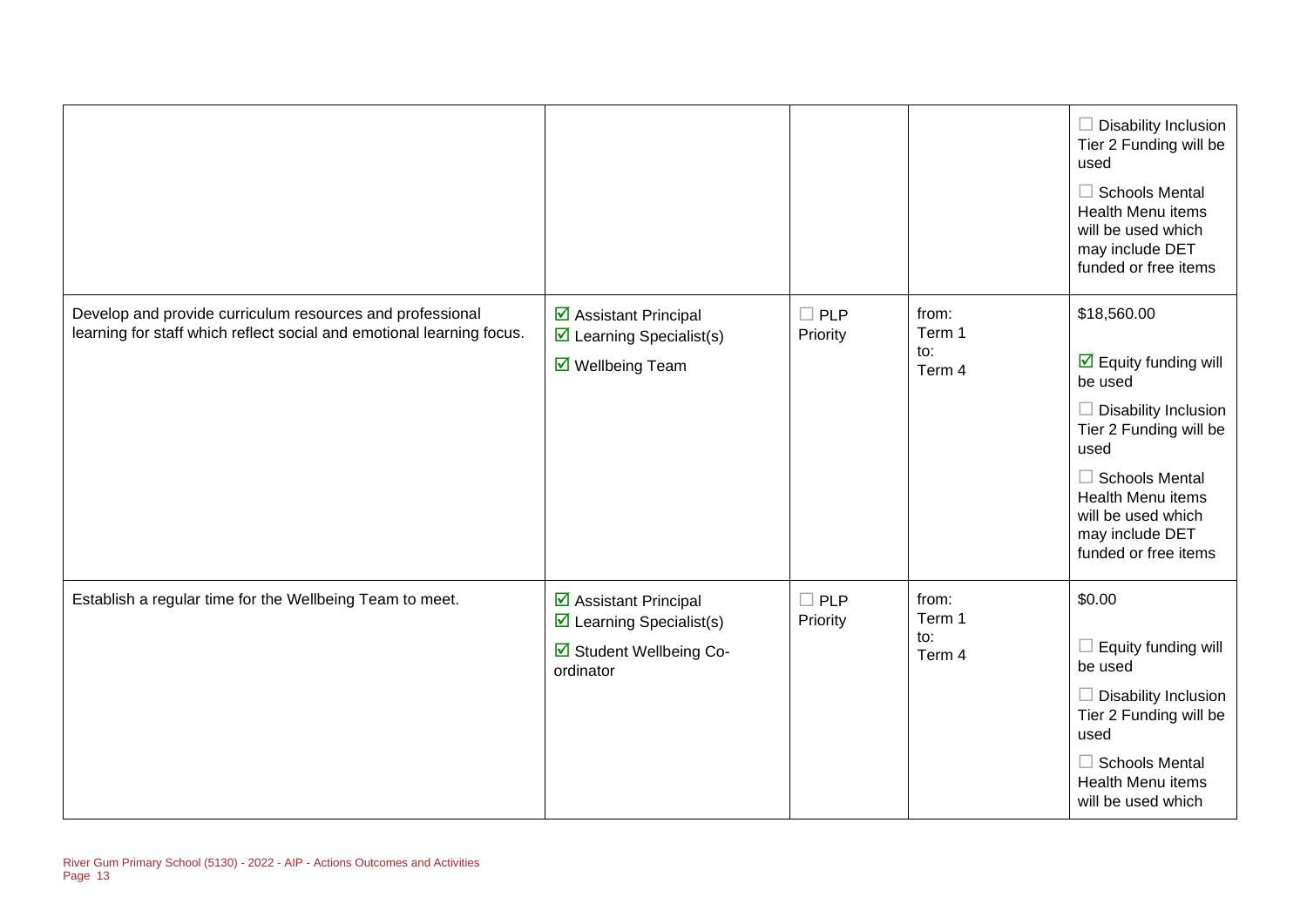|                                                                                                                                                                                     |                                                                                                                                                                                   |                        |                                  | may include DET<br>funded or free items                                                                                                                                                                                                                      |
|-------------------------------------------------------------------------------------------------------------------------------------------------------------------------------------|-----------------------------------------------------------------------------------------------------------------------------------------------------------------------------------|------------------------|----------------------------------|--------------------------------------------------------------------------------------------------------------------------------------------------------------------------------------------------------------------------------------------------------------|
| Establish after school activities/clubs/social clubs/grade 6 electives<br>and interschool sports to enhance healthy minds and bodies.                                               | $\overline{\Box}$ All Staff<br>☑ Assistant Principal<br>Student Wellbeing Co-<br>ordinator<br>$\overline{\mathbf{z}}$ Student(s)                                                  | $\Box$ PLP<br>Priority | from:<br>Term 1<br>to:<br>Term 4 | \$20,835.00<br>$\overline{\mathbf{y}}$ Equity funding will<br>be used<br><b>Disability Inclusion</b><br>Tier 2 Funding will be<br>used<br><b>Schools Mental</b><br><b>Health Menu items</b><br>will be used which<br>may include DET<br>funded or free items |
| Ensure timely check ins with families of at risk students including<br>Koorie, PSD, OOHC, those with poor attendance, to develop SSG,<br>Attendance and Behaviour support plans.    | $\overline{\mathsf{M}}$ All Staff<br>☑ Assistant Principal<br>$\triangleright$ Learning Specialist(s)<br>Student Wellbeing Co-<br>ordinator<br>$\overline{\mathbf{M}}$ Student(s) | $\Box$ PLP<br>Priority | from:<br>Term 1<br>to:<br>Term 4 | \$64,312.00<br>$\overline{\mathbf{y}}$ Equity funding will<br>be used<br>$\Box$ Disability Inclusion<br>Tier 2 Funding will be<br>used<br>$\Box$ Schools Mental<br><b>Health Menu items</b><br>will be used which<br>may include DET<br>funded or free items |
| Provide access to and promote information in appropriate<br>community languages and engage translation services through the<br>RESP audit and community project. Employment of MEA. | ☑ Assistant Principal<br>$\overline{\mathbf{M}}$ Leadership Team                                                                                                                  | $\Box$ PLP<br>Priority | from:<br>Term 1                  | \$0.00                                                                                                                                                                                                                                                       |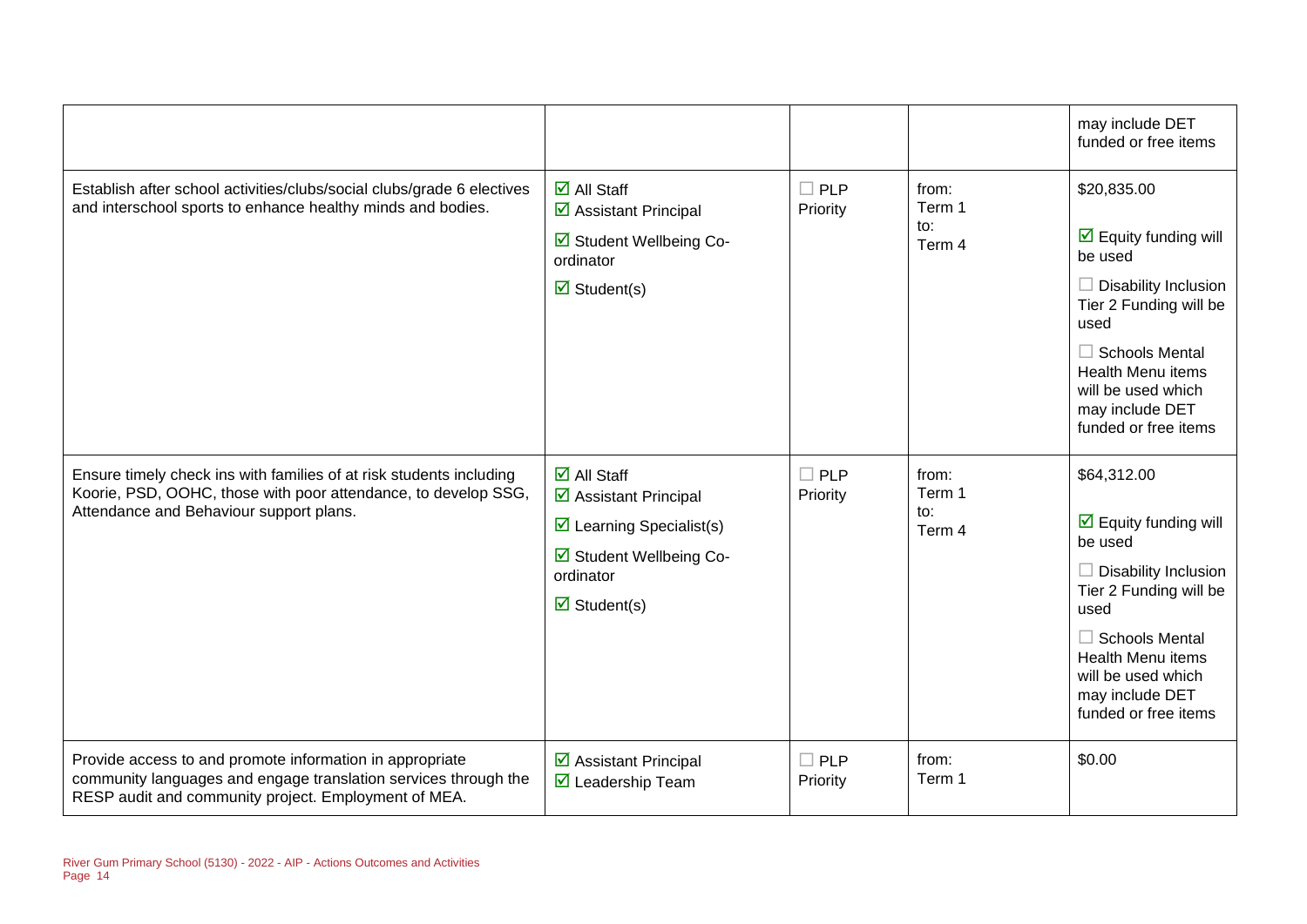|                                                                                | ☑ Student Wellbeing Co-<br>ordinator |                           | to:<br>Term 4                    | $\Box$ Equity funding will<br>be used<br>Disability Inclusion<br>Tier 2 Funding will be<br>used<br>$\Box$ Schools Mental<br>Health Menu items<br>will be used which<br>may include DET<br>funded or free items                                      |
|--------------------------------------------------------------------------------|--------------------------------------|---------------------------|----------------------------------|-----------------------------------------------------------------------------------------------------------------------------------------------------------------------------------------------------------------------------------------------------|
| Provide opportunities for all students to participate in school<br>activities. | ☑ Student Wellbeing Co-<br>ordinator | $\square$ PLP<br>Priority | from:<br>Term 1<br>to:<br>Term 4 | \$18,000.00<br>$\overline{\mathbf{y}}$ Equity funding will<br>be used<br>Disability Inclusion<br>Tier 2 Funding will be<br>used<br><b>Schools Mental</b><br>п<br>Health Menu items<br>will be used which<br>may include DET<br>funded or free items |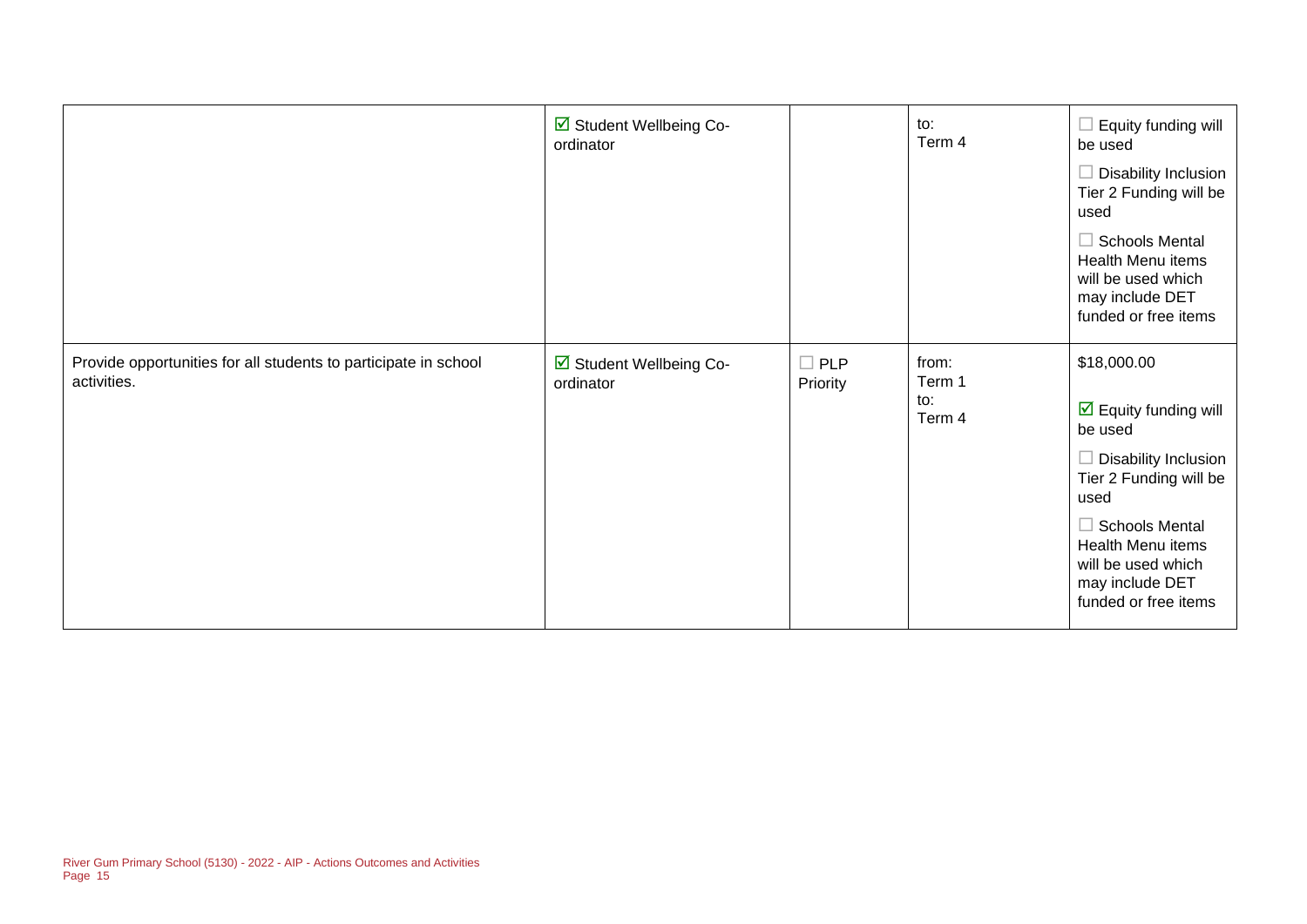### **Funding Planner**

#### Summary of Budget and Allocated Funding

| <b>Summary of Budget</b>            | School's total funding (\$) | <b>Funding Allocated in activities (\$)</b> | Still available/shortfall |
|-------------------------------------|-----------------------------|---------------------------------------------|---------------------------|
| <b>Equity Funding</b>               | \$1,427,306.20              | \$1,427,306.20                              | \$0.00                    |
| Disability Inclusion Tier 2 Funding | \$0.00                      | \$0.00                                      | \$0.00                    |
| Schools Mental Health Fund and Menu | \$0.00                      | \$0.00                                      | \$0.00                    |
| <b>Total</b>                        | \$1,427,306.20              | \$1,427,306.20                              | \$0.00                    |

#### Activities and Milestones – Total Budget

| <b>Activities and Milestones</b>                                                                                                                                                                                                | <b>Budget</b> |
|---------------------------------------------------------------------------------------------------------------------------------------------------------------------------------------------------------------------------------|---------------|
| Schedule and organise professional learning in key priority<br>curriculum areas on formative assessment and collecting,<br>analysing, responding to and monitoring data throughout<br>the year:                                 | \$138,875.20  |
| Orton Gillingham Structured Synthetic Phonics x 10<br>Doug Lemov Reading Reconsidered (Year 6)                                                                                                                                  |               |
| Implement plans for coaching/mentoring/observation to<br>build teacher excellence during explicit instruction focusing<br>on the HITS, Glen Pearsall strategies, cognitive psychology<br>and forthcoming Professional Readings. | \$67,768.00   |
| Participate in the development of a whole school<br>Instructional Playbook through meta-analysis, coaching and<br>utilising the videos in the playbook as peer observation<br>opportunities.                                    | \$147,260.00  |
| Embed an agreed Mathematics scope and sequence,<br>Literacy Scope and Sequence and instructional model.                                                                                                                         | \$98,440.00   |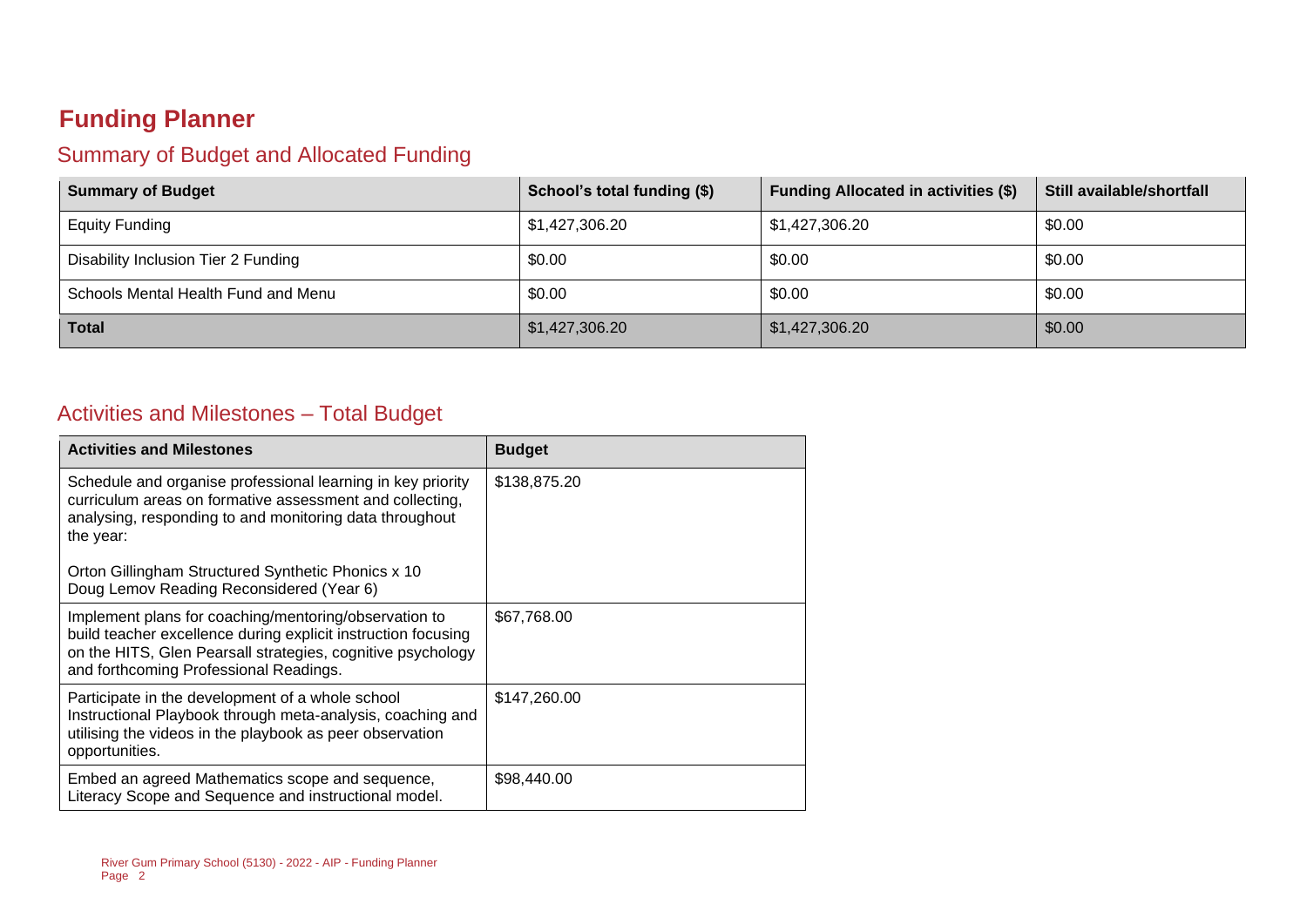| Establish, resource and document an intervention &<br>enrichment program with a heavy focus on the early years<br>and year 6.                                                    | \$157,668.00 |
|----------------------------------------------------------------------------------------------------------------------------------------------------------------------------------|--------------|
| Develop, resource and Implement a New Arrival EAL<br>program focusing on a gradual release to the general<br>classroom.                                                          | \$204,243.00 |
| Develop, document and monitor an Oral Language<br>specialist program in foundation.                                                                                              | \$3,000.00   |
| Establish processes and protocols around the<br>implementation of decodable readers in the general<br>classroom.                                                                 | \$10,000.00  |
| Develop and implement a SEL (RRRR) Scope and<br>Sequence for SEL.                                                                                                                | \$71,200.00  |
| Develop a Wellbeing Guide Book for all Staff.                                                                                                                                    | \$8,760.00   |
| Coordinate Ardoch, Smith Family, ACE foundation, Smile<br>Squad and other external support services to enhance<br>opportunities for wellbeing and engagement.                    | \$60,954.00  |
| Provide clarity of roles and responsibility of teachers,<br>education support staff and middle leaders with regards to<br><b>Behavior Framework.</b>                             | \$42,154.00  |
| Develop and provide curriculum resources and professional<br>learning for staff which reflect social and emotional learning<br>focus.                                            | \$18,560.00  |
| Establish after school activities/clubs/social clubs/grade 6<br>electives and interschool sports to enhance healthy minds<br>and bodies.                                         | \$20,835.00  |
| Ensure timely check ins with families of at risk students<br>including Koorie, PSD, OOHC, those with poor attendance,<br>to develop SSG, Attendance and Behaviour support plans. | \$64,312.00  |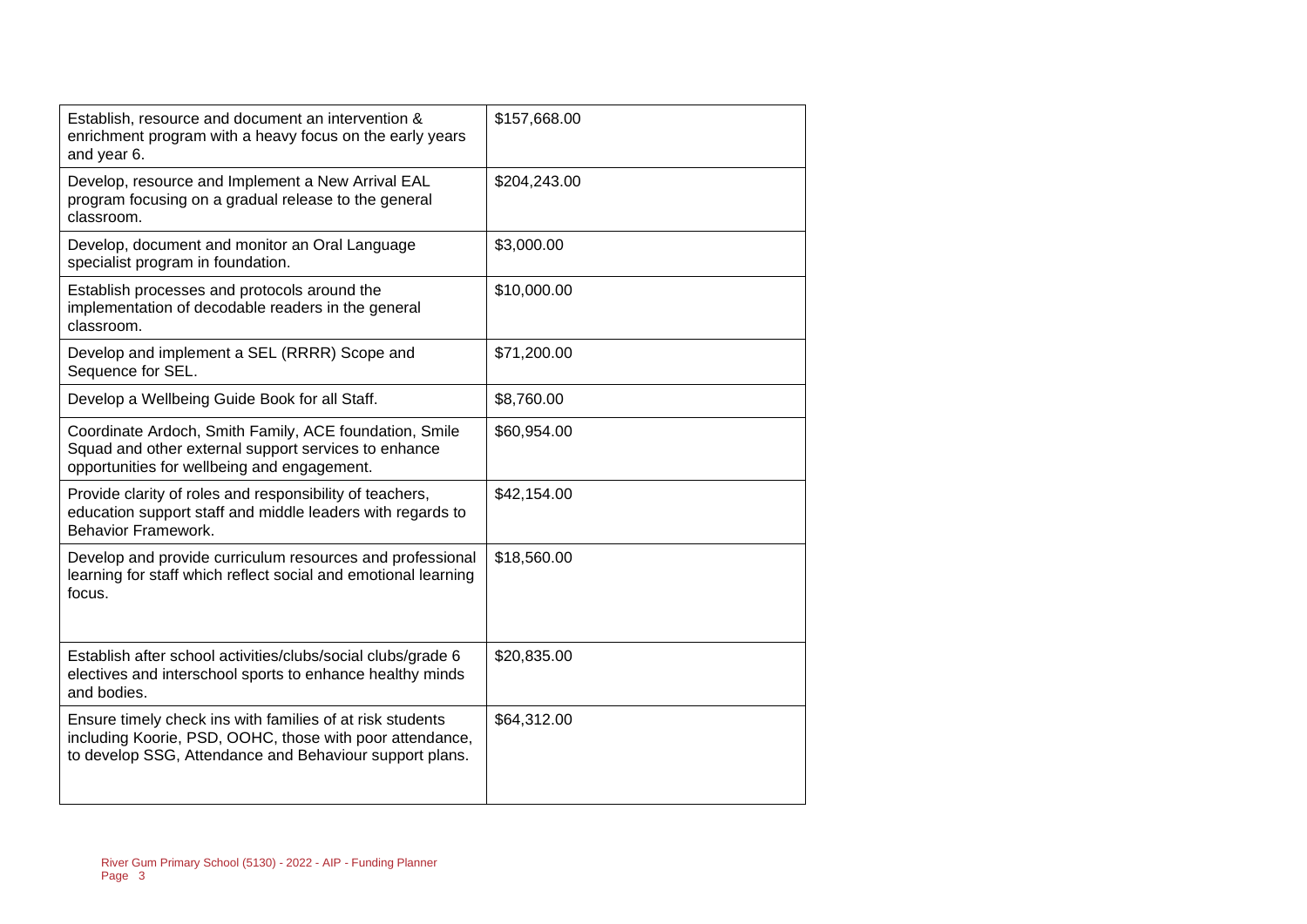| Provide opportunities for all students to participate in school   \$18,000.00<br>activities. |                |
|----------------------------------------------------------------------------------------------|----------------|
| <b>Totals</b>                                                                                | \$1,132,029.20 |

### Activities and Milestones - Equity Funding

| <b>Activities and Milestones</b>                                                                                                                                                                                                                                                                                 | When                             | <b>Funding allocated (\$)</b> | Category                                                                                                                                                       |
|------------------------------------------------------------------------------------------------------------------------------------------------------------------------------------------------------------------------------------------------------------------------------------------------------------------|----------------------------------|-------------------------------|----------------------------------------------------------------------------------------------------------------------------------------------------------------|
| Schedule and organise<br>professional learning in key priority<br>curriculum areas on formative<br>assessment and collecting,<br>analysing, responding to and<br>monitoring data throughout the<br>year:<br>Orton Gillingham Structured<br>Synthetic Phonics x 10<br>Doug Lemov Reading<br>Reconsidered (Year 6) | from:<br>Term 1<br>to:<br>Term 4 | \$138,875.20                  | $\triangleright$ Teaching and learning programs and resources<br>$\triangledown$ Professional development (excluding CRT costs and new FTE)<br>$\boxtimes$ CRT |
| Implement plans for<br>coaching/mentoring/observation to<br>build teacher excellence during<br>explicit instruction focusing on the<br>HITS, Glen Pearsall strategies,<br>cognitive psychology and<br>forthcoming Professional Readings.                                                                         | from:<br>Term 1<br>to:<br>Term 4 | \$67,768.00                   | $\triangleright$ School-based staffing<br>$\overline{M}$ CRT                                                                                                   |
| Participate in the development of a<br>whole school Instructional<br>Playbook through meta-analysis,<br>coaching and utilising the videos in<br>the playbook as peer observation<br>opportunities.                                                                                                               | from:<br>Term 1<br>to:<br>Term 4 | \$147,260.00                  | $\boxtimes$ School-based staffing<br>$\triangleright$ Teaching and learning programs and resources                                                             |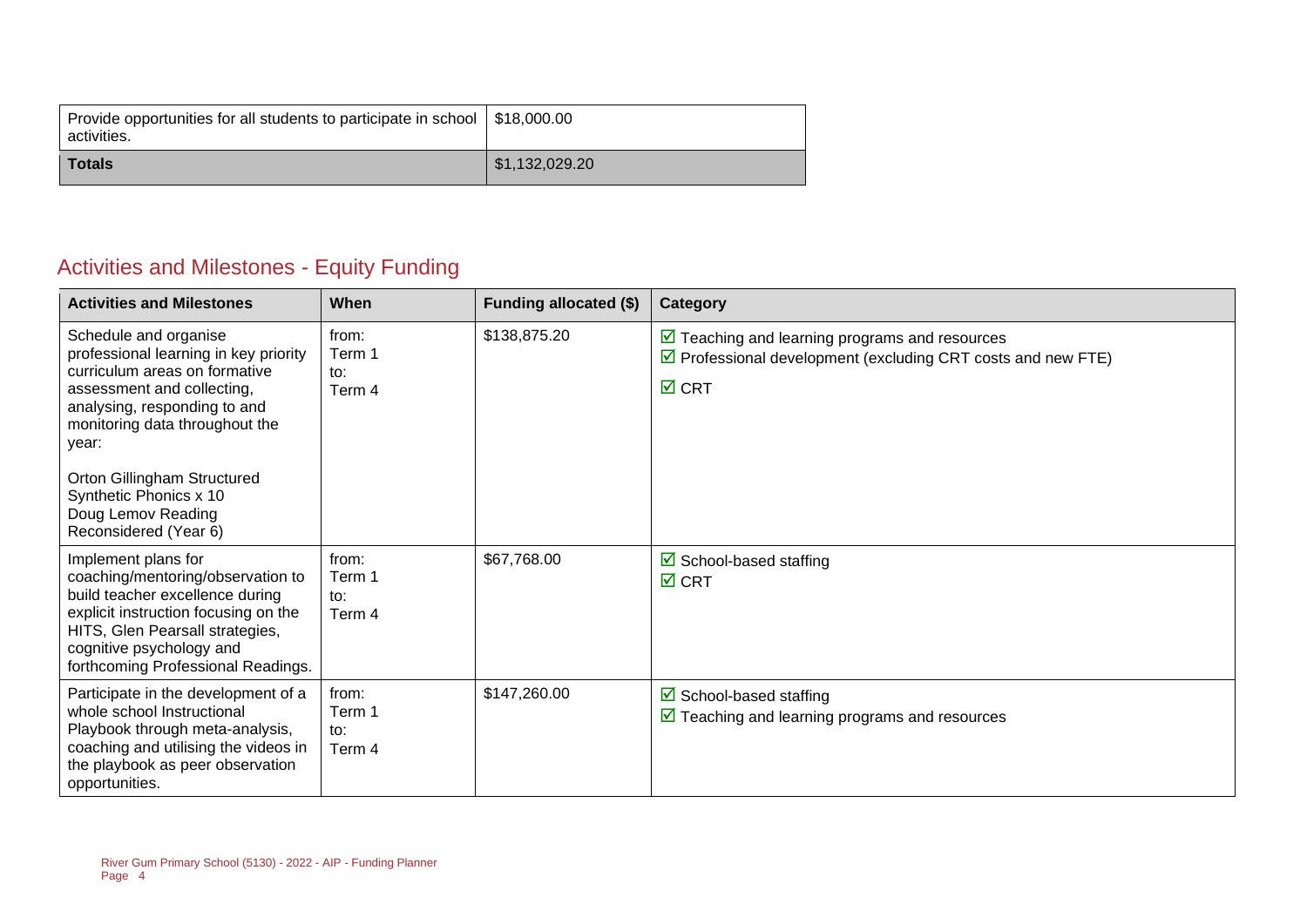| Embed an agreed Mathematics<br>scope and sequence, Literacy<br>Scope and Sequence and<br>instructional model.                    | from:<br>Term 1<br>to:<br>Term 4 | \$98,440.00  | $\boxtimes$ School-based staffing<br>$\triangledown$ Teaching and learning programs and resources                                                                         |
|----------------------------------------------------------------------------------------------------------------------------------|----------------------------------|--------------|---------------------------------------------------------------------------------------------------------------------------------------------------------------------------|
| Establish, resource and document<br>an intervention & enrichment<br>program with a heavy focus on the<br>early years and year 6. | from:<br>Term 1<br>to:<br>Term 4 | \$157,668.00 | $\overline{\mathbf{y}}$ School-based staffing<br>$\boxed{\blacksquare}$ Teaching and learning programs and resources                                                      |
| Develop, resource and Implement<br>a New Arrival EAL program<br>focusing on a gradual release to<br>the general classroom.       | from:<br>Term 1<br>to:<br>Term 4 | \$204,243.00 | $\boxtimes$ School-based staffing<br>$\overline{\mathbf{y}}$ Teaching and learning programs and resources<br>☑ Professional development (excluding CRT costs and new FTE) |
| Develop, document and monitor an<br>Oral Language specialist program<br>in foundation.                                           | from:<br>Term 1<br>to:<br>Term 4 | \$3,000.00   | $\boxtimes$ School-based staffing<br>$\triangledown$ Teaching and learning programs and resources                                                                         |
| Establish processes and protocols<br>around the implementation of<br>decodable readers in the general<br>classroom.              | from:<br>Term 1<br>to:<br>Term 4 | \$10,000.00  | $\triangleright$ Teaching and learning programs and resources                                                                                                             |
| Develop and implement a SEL<br>(RRRR) Scope and Sequence for<br>SEL.                                                             | from:<br>Term 1<br>to:<br>Term 4 | \$71,200.00  | $\boxtimes$ School-based staffing<br>$\sqrt{2}$ Teaching and learning programs and resources                                                                              |
| Develop a Wellbeing Guide Book<br>for all Staff.                                                                                 | from:<br>Term 1<br>to:<br>Term 1 | \$8,760.00   | ☑ School-based staffing<br>$\sqrt{2}$ Teaching and learning programs and resources                                                                                        |
| Coordinate Ardoch, Smith Family,<br>ACE foundation, Smile Squad and<br>other external support services to                        | from:<br>Term 1                  | \$60,954.00  | $\triangleright$ School-based staffing<br>$\boxtimes$ Support services                                                                                                    |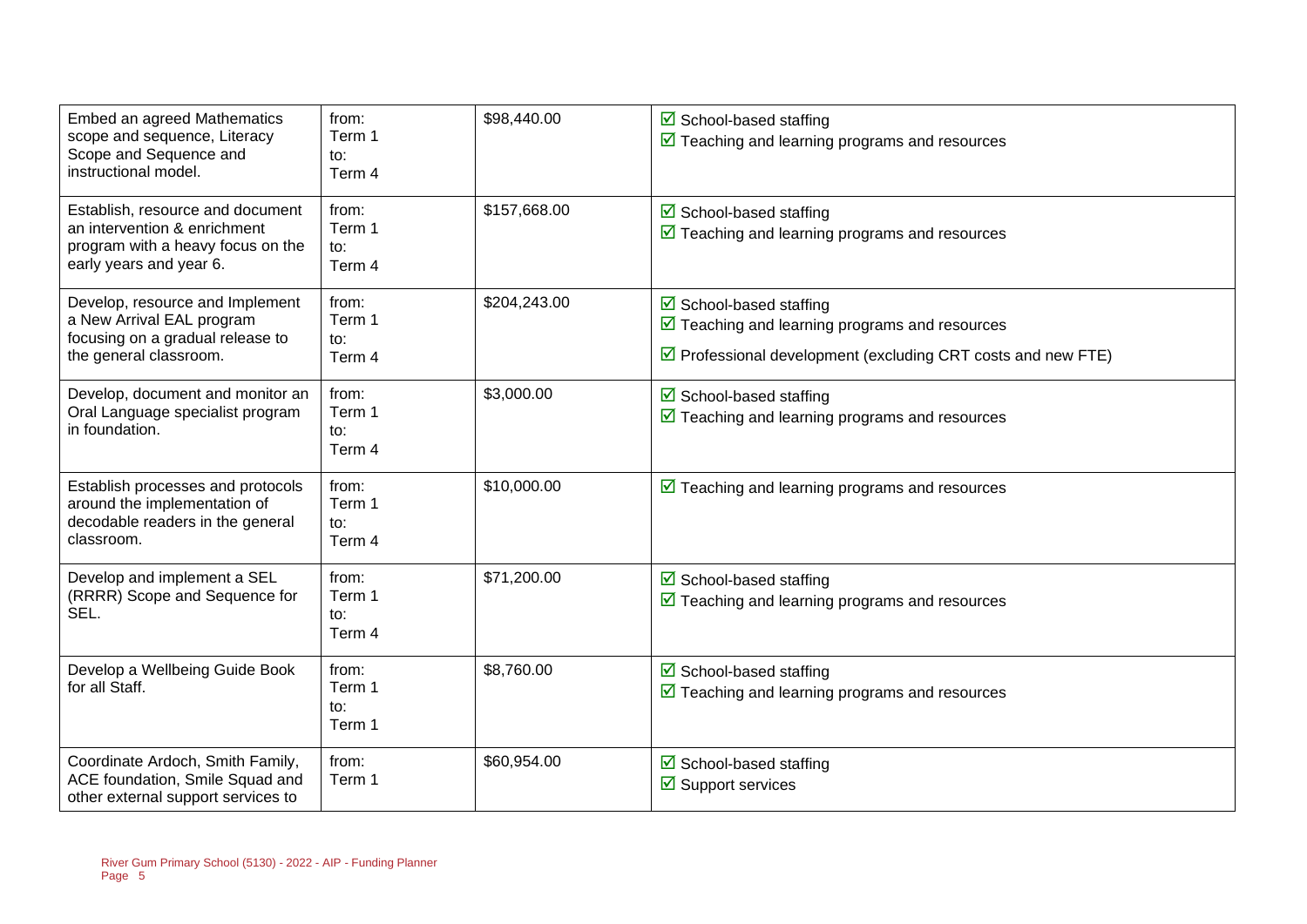| enhance opportunities for wellbeing<br>and engagement.                                                                                                                                    | $\mathsf{to}:$<br>Term 4         |                |                                                                                                                                                                                               |
|-------------------------------------------------------------------------------------------------------------------------------------------------------------------------------------------|----------------------------------|----------------|-----------------------------------------------------------------------------------------------------------------------------------------------------------------------------------------------|
| Provide clarity of roles and<br>responsibility of teachers,<br>education support staff and middle<br>leaders with regards to Behavior<br>Framework.                                       | from:<br>Term 1<br>to:<br>Term 4 | \$42,154.00    | $\triangleright$ School-based staffing                                                                                                                                                        |
| Develop and provide curriculum<br>resources and professional<br>learning for staff which reflect<br>social and emotional learning<br>focus.                                               | from:<br>Term 1<br>to:<br>Term 4 | \$18,560.00    | $\triangleright$ School-based staffing<br>$\boxed{\triangleright}$ Teaching and learning programs and resources<br>$\triangledown$ Professional development (excluding CRT costs and new FTE) |
| Establish after school<br>activities/clubs/social clubs/grade 6<br>electives and interschool sports to<br>enhance healthy minds and bodies.                                               | from:<br>Term 1<br>to:<br>Term 4 | \$20,835.00    | $\triangleright$ School-based staffing<br>$\triangledown$ Teaching and learning programs and resources                                                                                        |
| Ensure timely check ins with<br>families of at risk students including<br>Koorie, PSD, OOHC, those with<br>poor attendance, to develop SSG,<br>Attendance and Behaviour support<br>plans. | from:<br>Term 1<br>to:<br>Term 4 | \$64,312.00    | $\triangleright$ School-based staffing<br>$\triangledown$ Teaching and learning programs and resources<br>$\overline{\mathbf{y}}$ Support services                                            |
| Provide opportunities for all<br>students to participate in school<br>activities.                                                                                                         | from:<br>Term 1<br>to:<br>Term 4 | \$18,000.00    | $\triangleright$ Teaching and learning programs and resources                                                                                                                                 |
| <b>Totals</b>                                                                                                                                                                             |                                  | \$1,132,029.20 |                                                                                                                                                                                               |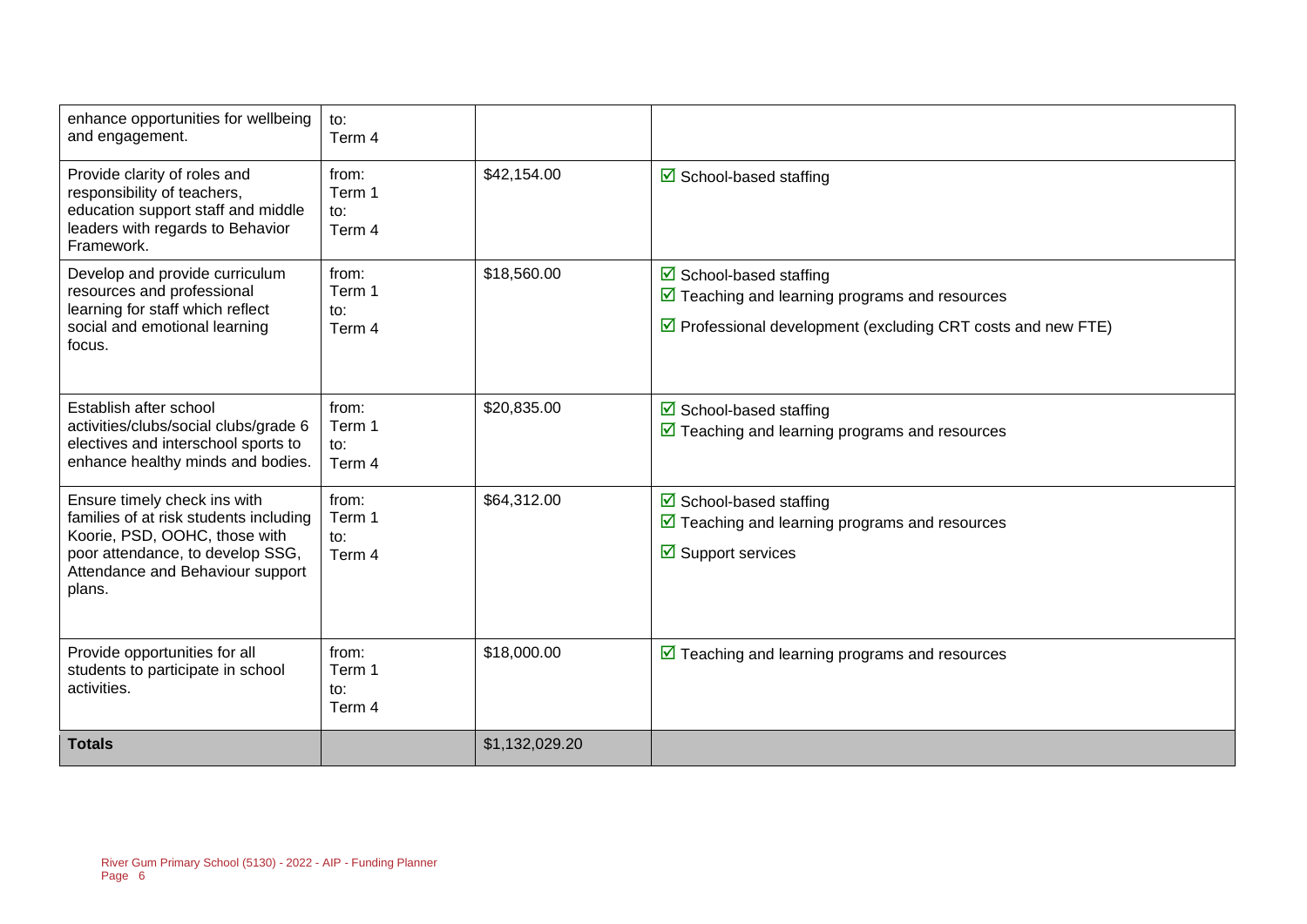#### Activities and Milestones - Disability Inclusion Funding

| <b>Activities and Milestones</b> | <b>When</b> | Funding allocated (\$) | Category |
|----------------------------------|-------------|------------------------|----------|
| <b>Totals</b>                    |             | \$0.00                 |          |

#### Activities and Milestones - Schools Mental Health Fund and Menu

| <b>Activities and Milestones</b> | When | <b>Funding allocated (\$)</b> | Category |
|----------------------------------|------|-------------------------------|----------|
| <b>Totals</b>                    |      | \$0.00                        |          |

#### Additional Funding Planner – Total Budget

| <b>Activities and Milestones</b>               | <b>Budget</b> |
|------------------------------------------------|---------------|
| Leased iPads for every student.                | \$166,591.00  |
| Leadership Professional Development            | \$37,000.00   |
| <b>Classroom Consumables</b>                   | \$13,000.00   |
| <b>Wellbeing-Additional Foundation Teacher</b> | \$78,686.00   |
| <b>Totals</b>                                  | \$295,277.00  |

#### Additional Funding Planner – Equity Funding

| <b>Activities and Milestones</b> | When | <b>Funding allocated (\$)</b> | <b>Category</b> |
|----------------------------------|------|-------------------------------|-----------------|
|----------------------------------|------|-------------------------------|-----------------|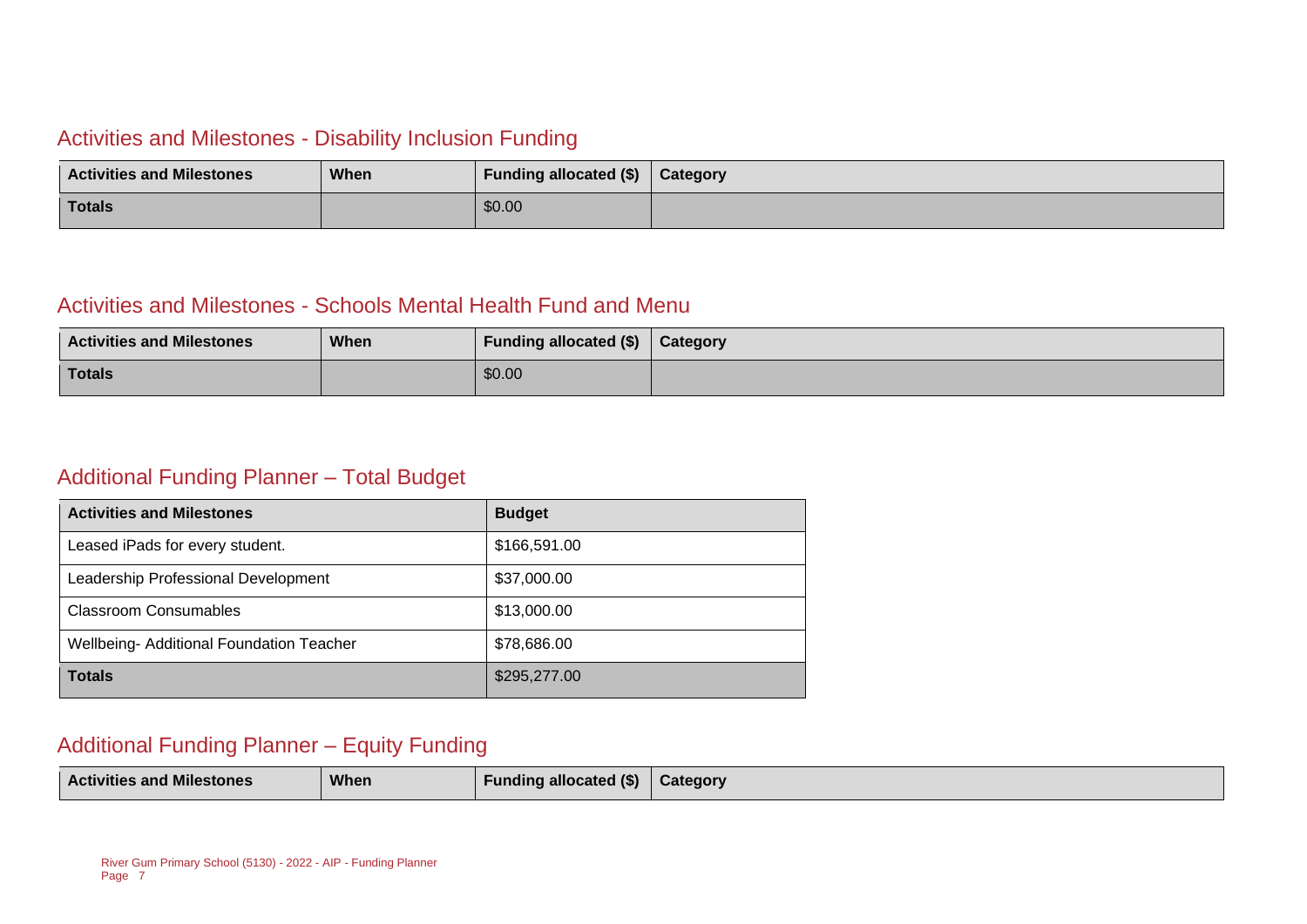| Leased iPads for every student.             | from:<br>Term 1<br>to:<br>Term 4 | \$166,591.00 | $\overline{\mathbf{M}}$ Assets                               |
|---------------------------------------------|----------------------------------|--------------|--------------------------------------------------------------|
| Leadership Professional<br>Development      | from:<br>Term 1<br>to:<br>Term 4 | \$37,000.00  | ☑ Professional development (excluding CRT costs and new FTE) |
| <b>Classroom Consumables</b>                | from:<br>Term 1<br>to:<br>Term 4 | \$13,000.00  | $\overline{\mathbf{M}}$ Assets                               |
| Wellbeing- Additional Foundation<br>Teacher | from:<br>Term 1<br>to:<br>Term 4 | \$78,686.00  | $\triangleright$ School-based staffing                       |
| <b>Totals</b>                               |                                  | \$295,277.00 |                                                              |

### Additional Funding Planner – Disability Inclusion Funding

| <b>Activities and Milestones</b>       | When                             | <b>Funding allocated (\$)</b> | Category |
|----------------------------------------|----------------------------------|-------------------------------|----------|
| Leased iPads for every student.        | from:<br>Term 1<br>to:<br>Term 4 |                               |          |
| Leadership Professional<br>Development | from:<br>Term 1<br>to:<br>Term 4 |                               |          |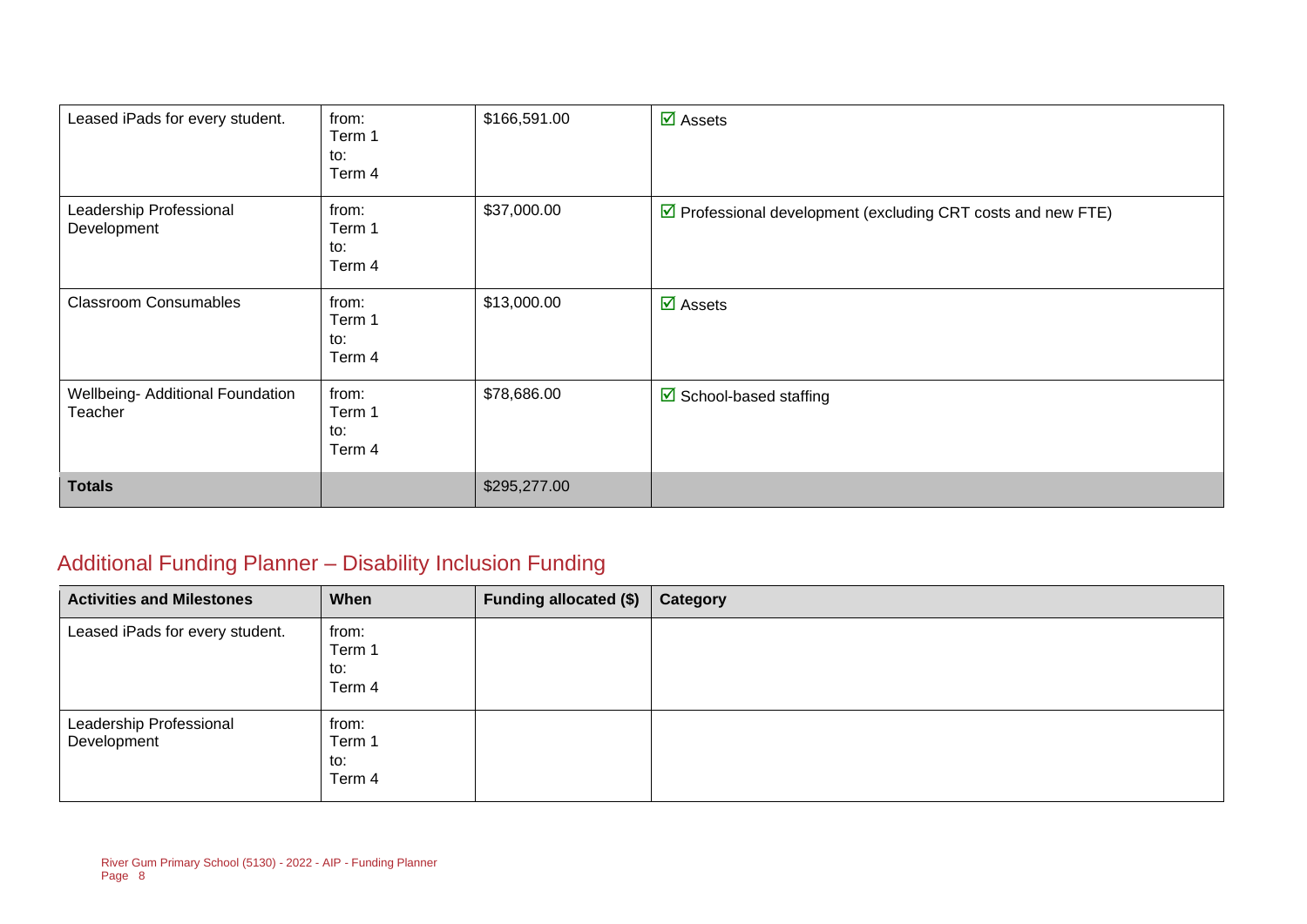| <b>Classroom Consumables</b>                | from:<br>Term 1<br>to:<br>Term 4 |  |
|---------------------------------------------|----------------------------------|--|
| Wellbeing- Additional Foundation<br>Teacher | from:<br>Term 1<br>to:<br>Term 4 |  |
| <b>Totals</b>                               |                                  |  |

### Additional Funding Planner – Schools Mental Health Fund and Menu

| <b>Activities and Milestones</b>            | When                             | <b>Funding allocated (\$)</b> | Category |
|---------------------------------------------|----------------------------------|-------------------------------|----------|
| Leased iPads for every student.             | from:<br>Term 1<br>to:<br>Term 4 |                               |          |
| Leadership Professional<br>Development      | from:<br>Term 1<br>to:<br>Term 4 |                               |          |
| <b>Classroom Consumables</b>                | from:<br>Term 1<br>to:<br>Term 4 |                               |          |
| Wellbeing- Additional Foundation<br>Teacher | from:<br>Term 1<br>to:<br>Term 4 |                               |          |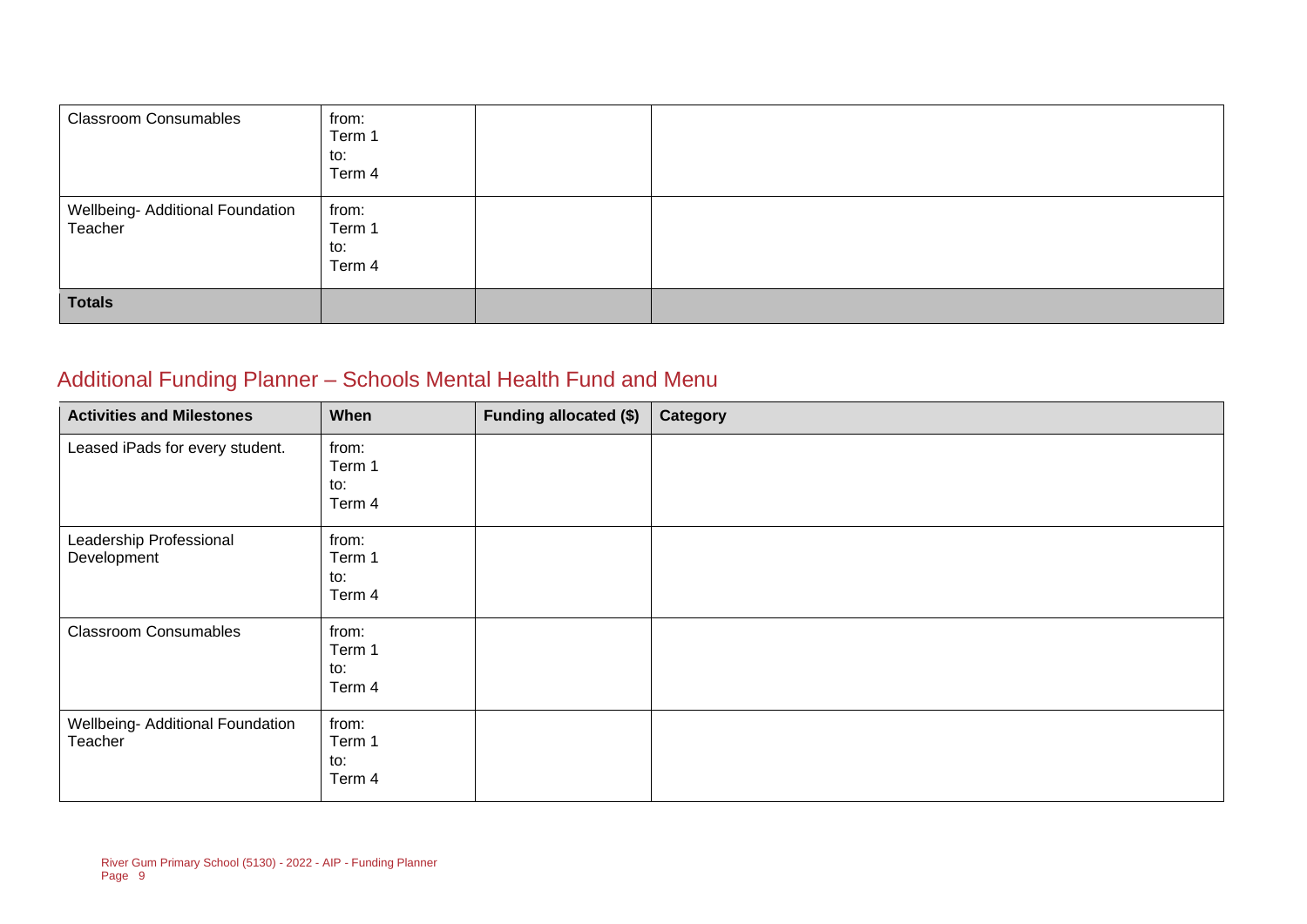| Totals |  |  |
|--------|--|--|
|        |  |  |
|        |  |  |
|        |  |  |
|        |  |  |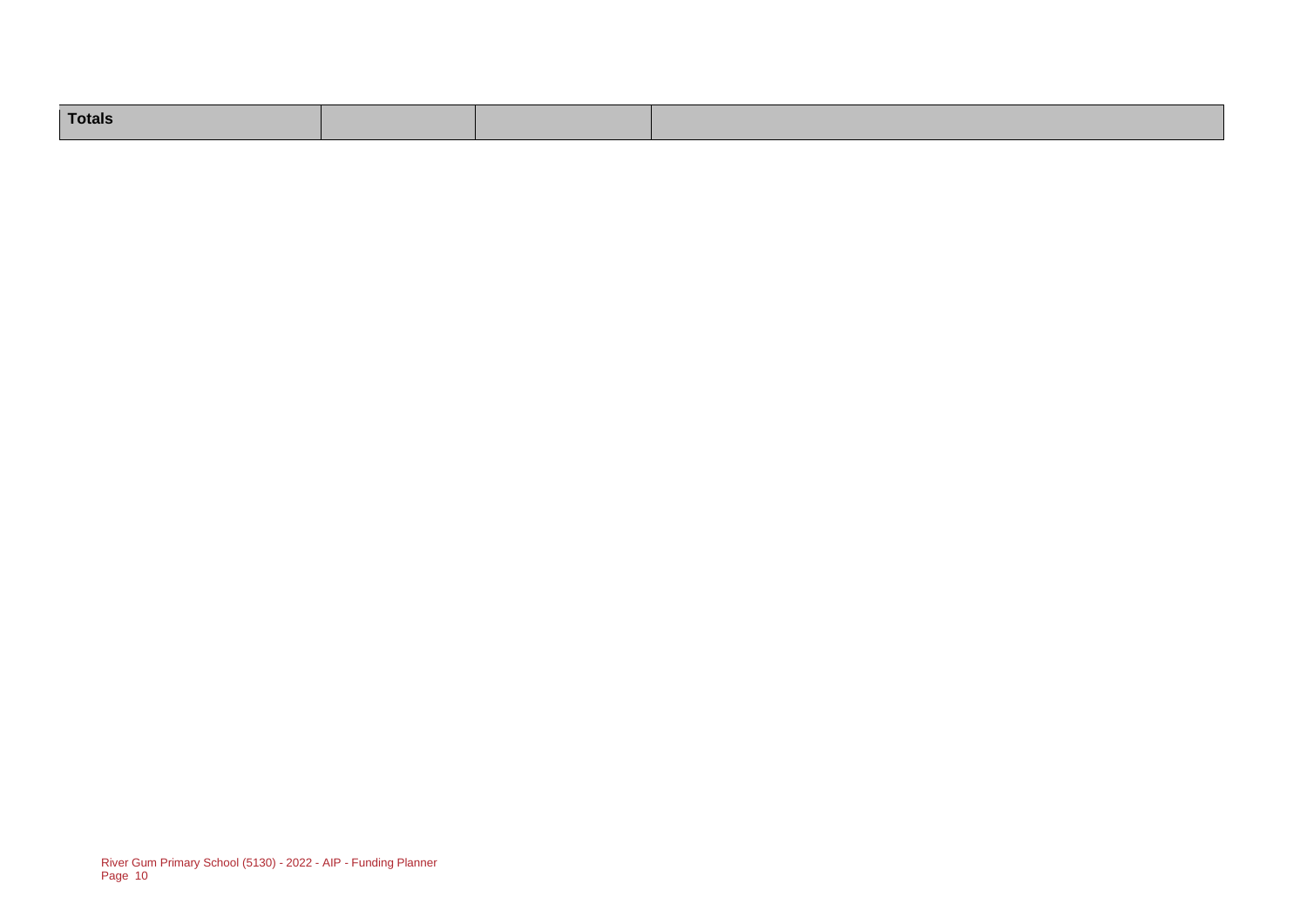### **Professional Learning and Development Plan**

| <b>Professional Learning</b><br><b>Priority</b>                                                                      | Who                                                              | When            | <b>Key Professional</b><br><b>Learning Strategies</b>                   | <b>Organisational Structure</b>                                         | <b>Expertise Accessed</b>                                                                                        | Where                           |
|----------------------------------------------------------------------------------------------------------------------|------------------------------------------------------------------|-----------------|-------------------------------------------------------------------------|-------------------------------------------------------------------------|------------------------------------------------------------------------------------------------------------------|---------------------------------|
| Schedule and organise<br>professional learning in key                                                                | $\overline{\mathbf{z}}$ Assistant<br>Principal                   | from:<br>Term 1 | $\boxdot$ Planning<br>$\triangleright$ Design of formative              | ☑ Formal School Meeting<br>/ Internal Professional                      | $\overline{\boxtimes}$ PLC Initiative<br>$\triangleright$ Learning Specialist                                    | $\overline{\mathsf{M}}$ On-site |
| priority curriculum areas on<br>formative assessment and                                                             | $\overline{\mathbf{M}}$ Leading<br>Teacher(s)                    | to:<br>Term 4   | assessments                                                             | <b>Learning Sessions</b><br>$\triangleright$ PLC/PLT Meeting            | $\overline{\mathbf{y}}$ Literacy Leaders                                                                         |                                 |
| collecting, analysing,<br>responding to and monitoring                                                               | <b>ØPLT</b>                                                      |                 | ☑ Formalised PLC/PLTs                                                   |                                                                         | $\overline{\mathbf{y}}$ External consultants                                                                     |                                 |
| data throughout the year:<br>Orton Gillingham Structured<br>Synthetic Phonics x 10<br>Doug Lemov Reading             | Leaders<br>$\triangleright$ Principal                            |                 |                                                                         |                                                                         | Orton Gillingham<br><b>Structured Synthetic</b><br>Phonics Doug Lemov<br><b>Reading Reconsidered</b><br>(Year 6) |                                 |
| Reconsidered (Year 6)                                                                                                |                                                                  |                 |                                                                         |                                                                         | $\overline{\mathbf{M}}$ High Impact<br><b>Teaching Strategies</b><br>(HITS)                                      |                                 |
|                                                                                                                      |                                                                  |                 |                                                                         |                                                                         | $\triangleright$ Numeracy leader                                                                                 |                                 |
| Implement plans for<br>coaching/mentoring/observation<br>to build teacher excellence                                 | $\overline{\Box}$ All Staff<br>$\overline{\mathbf{z}}$ Assistant | from:<br>Term 1 | $\triangledown$ Peer observation<br>including feedback and              | $\triangleright$ Formal School Meeting<br>Internal Professional         | $\overline{\mathbf{z}}$ PLC Initiative<br>$\triangleright$ Learning Specialist                                   | $\overline{\Box}$ On-site       |
| during explicit instruction                                                                                          | Principal                                                        | to:<br>Term 4   | reflection<br>$\overline{\mathbf{y}}$ Formalised PLC/PLTs               | <b>Learning Sessions</b><br>$\overline{\mathbf{M}}$ PLC/PLT Meeting     | $\overline{\mathbf{y}}$ Literacy Leaders                                                                         |                                 |
| focusing on the HITS, Glen<br>Pearsall strategies, cognitive<br>psychology and forthcoming<br>Professional Readings. |                                                                  |                 |                                                                         |                                                                         | $\overline{\mathbf{M}}$ High Impact<br><b>Teaching Strategies</b><br>(HITS)                                      |                                 |
|                                                                                                                      |                                                                  |                 |                                                                         |                                                                         | $\triangleright$ Numeracy leader                                                                                 |                                 |
| Develop and implement a SEL<br>(RRRR) Scope and Sequence<br>for SEL.                                                 | $\overline{\mathbf{M}}$ Assistant<br>Principal                   | from:<br>Term 1 | $\overline{\mathbf{z}}$ Planning<br>$\overline{\mathbf{2}}$ Preparation | ☑ Formal School Meeting<br>/ Internal Professional<br>Learning Sessions | $\overline{\mathbf{z}}$ Internal staff<br>☑ Learning Specialist                                                  | $\overline{\mathbf{M}}$ On-site |